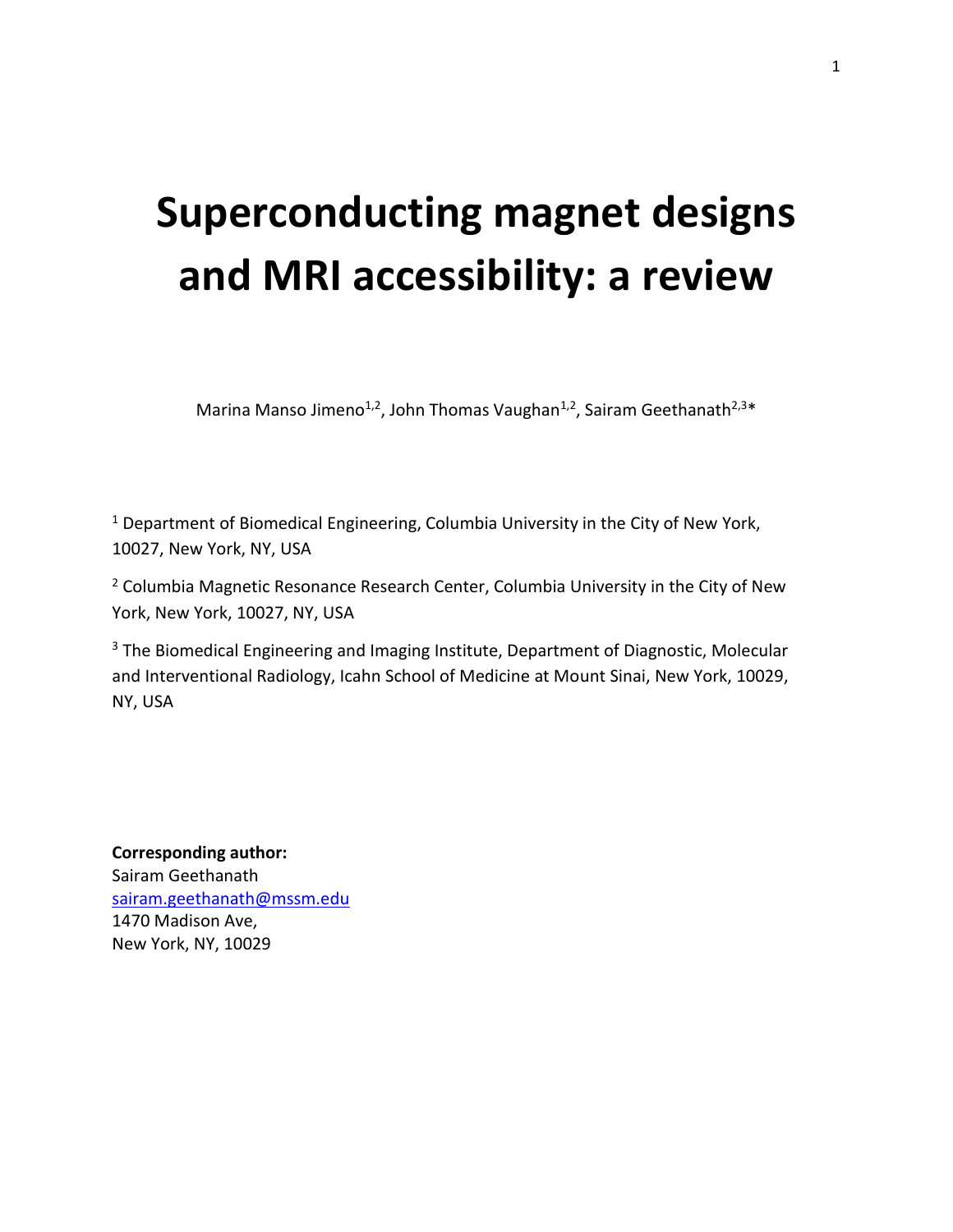#### **Abstract**

Presently, Magnetic Resonance Imaging (MRI) magnets must deliver excellent magnetic field (B0) uniformity to achieve optimum image quality. Long magnets can satisfy the homogeneity requirements but require considerable superconducting material. These designs result in large, heavy, costly, and unstable systems that aggravate as field strength increases. This issue is a crucial factor in the disparity of MR density and field strength use across the globe. Lowincome settings show reduced access to MRI, especially to high field strengths. This article summarizes the proposed modifications to MRI superconducting magnet design and their impact on accessibility, including compact, reduced liquid Helium and specialty systems. Reducing the amount of superconductor inevitably entails shrinking the magnet size, resulting in higher field inhomogeneity. This work also reviews the state-of-the-art imaging and reconstruction methods to overcome this issue. Finally, we summarize the current and future challenges and opportunities in the design of accessible MRI.

Keywords: B<sub>0</sub> homogeneity, Accessible MRI, Superconducting magnet design, Imaging in inhomogeneous fields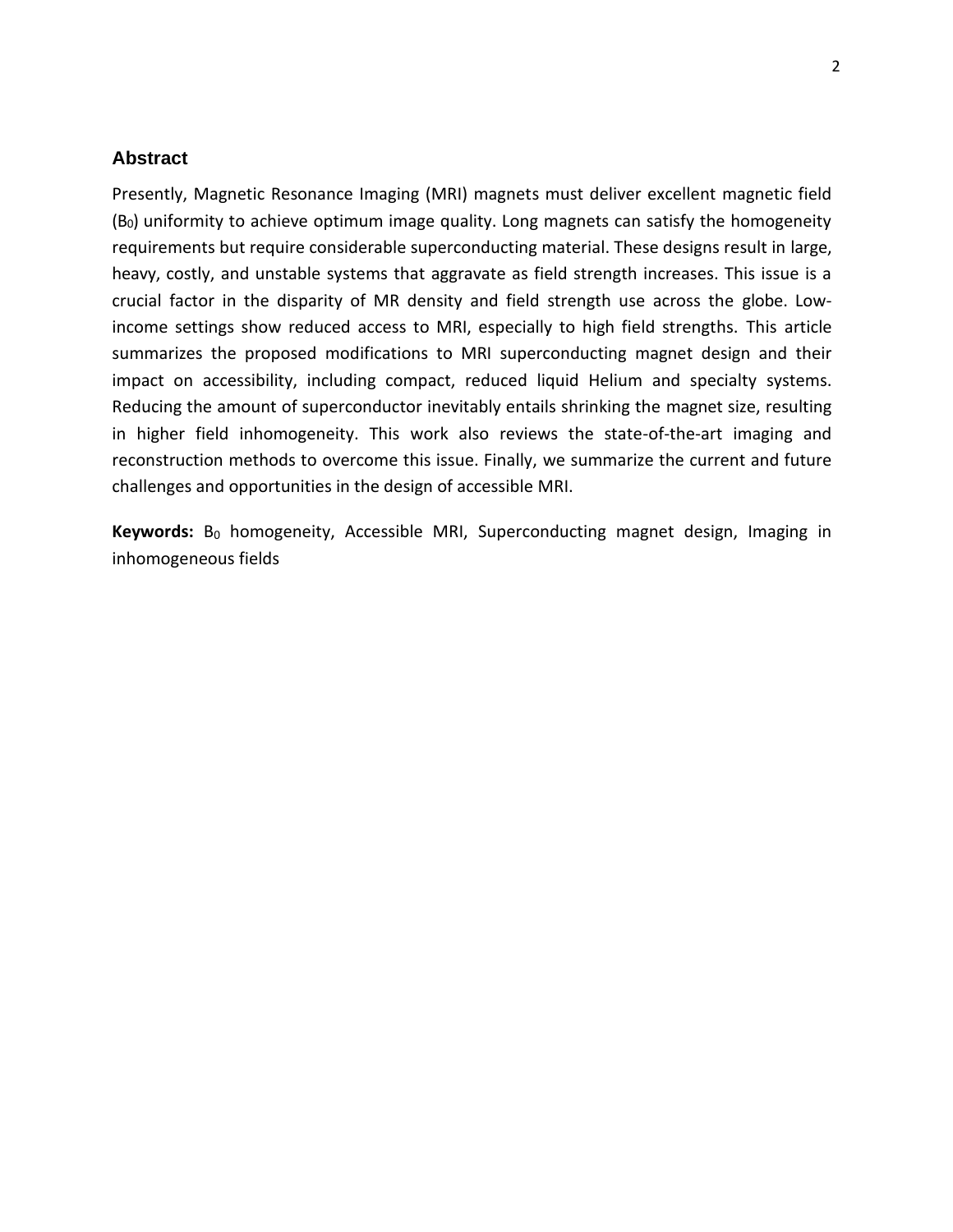# **Abbreviations**

| <b>ADC</b>       | <b>Apparent Diffusion Coefficient</b>        |  |  |
|------------------|----------------------------------------------|--|--|
| AI               |                                              |  |  |
| <b>BSCCO</b>     | Artificial Intelligence                      |  |  |
|                  | Bismuth Strontium Calcium Copper Oxide       |  |  |
| <b>DL</b>        | Deep Learning                                |  |  |
| <b>DSV</b>       |                                              |  |  |
| <b>DTI</b>       | Diameter of Spherical Volume                 |  |  |
|                  | <b>Diffusion Tensor Imaging</b>              |  |  |
| <b>DWI</b>       | Diffusion Weighted Imaging                   |  |  |
| C <sub>3</sub> T |                                              |  |  |
| EPI              | Compact 3T                                   |  |  |
|                  | Echo-Planar Imaging                          |  |  |
| FA               | <b>Fractional Anisotropy</b>                 |  |  |
| <b>FEM</b>       |                                              |  |  |
| fMRI             | <b>Finite Element Method</b>                 |  |  |
|                  | <b>Functional Magnetic Resonance Imaging</b> |  |  |
| <b>FOV</b>       | Field of View                                |  |  |
| <b>FSE</b>       |                                              |  |  |
| GA               | Fast Spin Echo                               |  |  |
|                  | Genetic Algorithm                            |  |  |
| GRE              |                                              |  |  |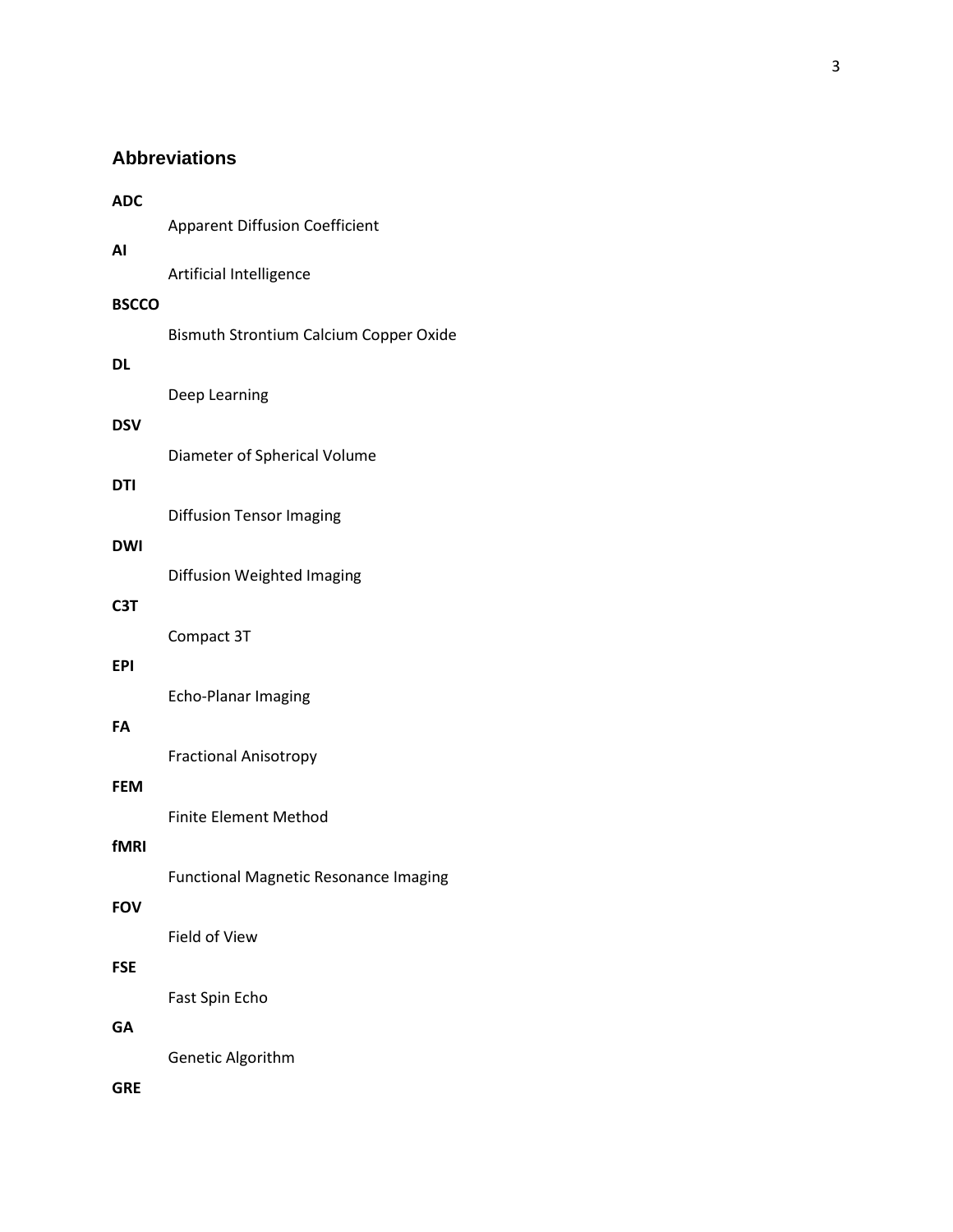Gradient Recalled Echo

#### **HTS**

High Temperature Superconductor

## **LP**

Linear Programming

## **MAVRIC**

Multi-Acquisition Variable-Resonance Image Combination

## **MAVRIC-SL**

Multi-Acquisition Variable-Resonance Image Combination Selective

#### **MgB<sup>2</sup>**

Magnesium diboride

#### **MP-SSFP**

Missing Pulse Steady-State Free Precession

## **MRI**

Magnetic Resonance Imaging

#### **MSI**

Multi-Spectral Imaging

#### **MQE**

Minimum Quench Energy

## **NbTi**

Niobium Titanium

#### **NZPV**

Normal Zone Propagation Velocity

#### **PNS**

Peripheral Nerve Stimulation

#### **ppm**

Parts per Million

#### **p-p**

peak-to-peak

#### **REBCO**

Rare Earth Barium Copper Oxide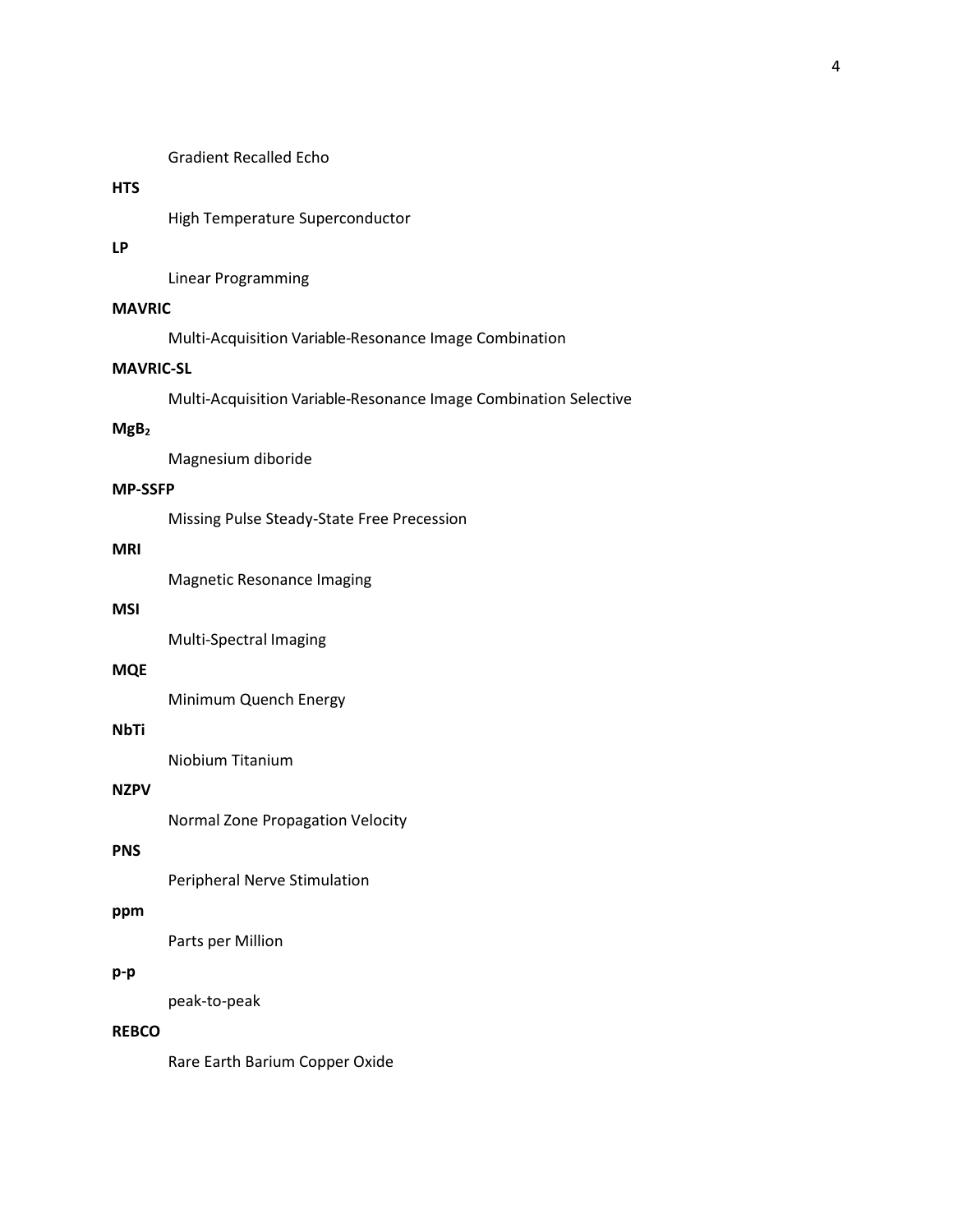#### **REMODEL**

RE- construction of MR images acquired in highly inhOmogeneous fields using DEep Learning

## **RMSE**

Root Mean Squared Error

## **RF**

Radio Frequency

#### **SAR**

Specific Absorption Rate

## **SEM fields**

Spatial Encoding Magnetic fields

## **SEMAC**

Slice Encoding for Metal Artifact Correction

#### **SNR**

Signal-to-Noise Ratio

## **SQUID**

Superconducting Quantum Interference Device

#### **SWI**

Susceptibility-Weighted Imaging

#### **TE**

Time of Echo

#### **Vrms**

Volume root mean square

#### **WHO**

World Health Organization

#### **YBCO**

Yttrium Barium Copper Oxide

## **ZBO**

Zero Boil-Off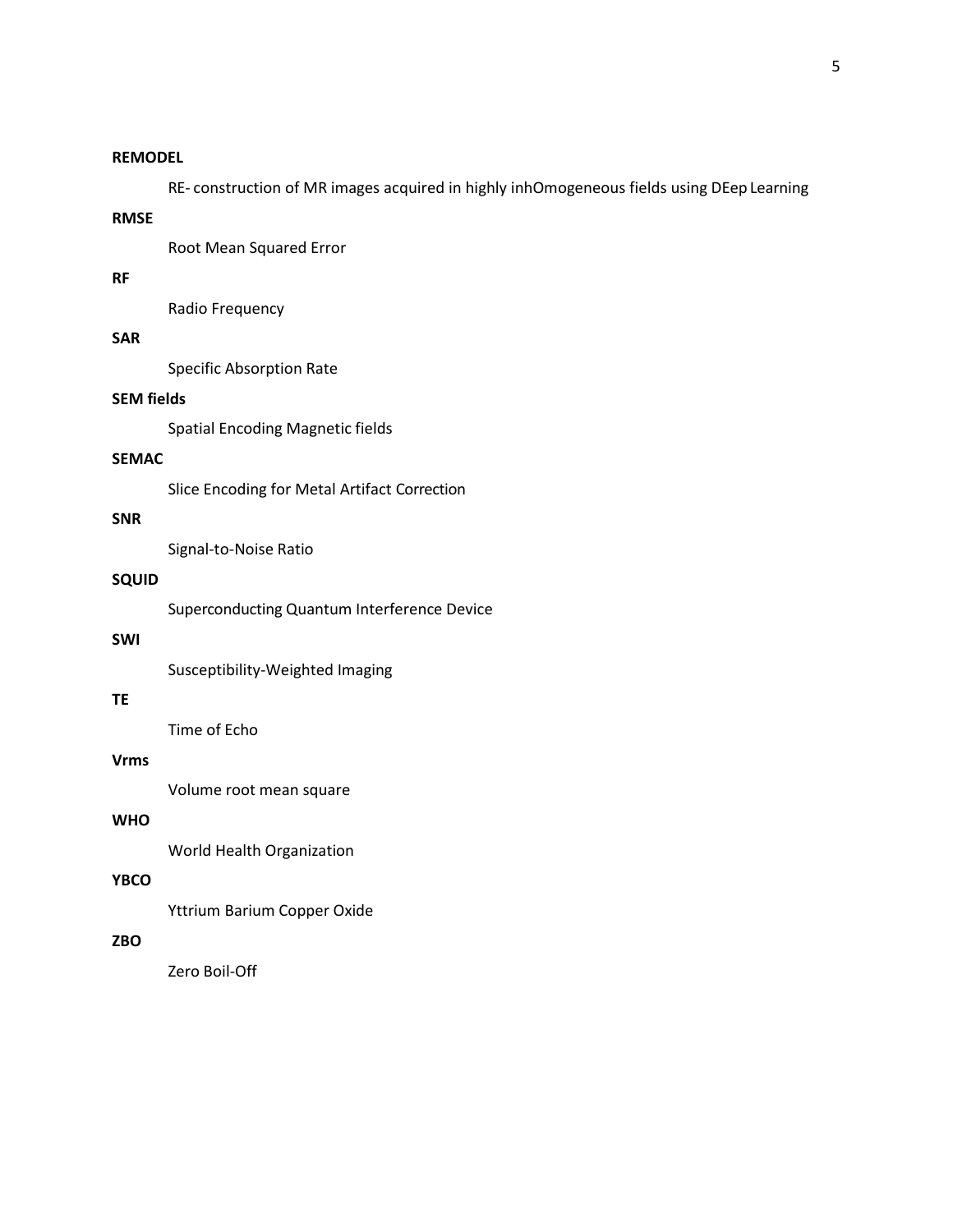## **1. Magnetic field homogeneity vs. accessibility**

Magnetic Resonance Imaging (MRI) is a noninvasive imaging modality that offers good softtissue contrast, leveraged for clinical benefits. The goals of improving its spatial resolution and signal sensitivity have driven it toward higher main magnetic field  $(B_0)$  strengths since its early days in the mid-1970s<sup>1</sup>. The first whole-body superconducting scanner had a field strength of 0.15T<sup>2</sup>. In contrast, conventional clinical field strengths today are 1.5T and 3T<sup>1-3</sup>. In addition to these widely used magnetic field strengths, scanners at  $7T<sup>4</sup>$  and  $10.5T<sup>5</sup>$  are available, while even higher strength scanners are being developed<sup>1,2,5</sup>. The quality of MR images depends on innumerable factors and acquisition parameters but most notably on the spatial uniformity of the main magnetic field<sup>6,7</sup>. However, challenges related to field inhomogeneity are more significant As  $B_0$  increases<sup>8</sup>. Accurate spatial encoding mandates tight requirements on field homogeneity to prevent artifacts in the images. Precisely, the field uniformity of a whole-body magnet after installation must be in the order of 10 parts per million (ppm) peak-to-peak (p-p) over a 45-50 cm Diameter of Spherical Volume (DSV) $9-11$ . Some imaging techniques even require  $B_0$  homogenization methods to further reduce this value below 2 ppm p-p over the Field of View (FOV) during image acquisition<sup>10</sup>.

Minimizing field deviations and conductor volume are the primary objectives of magnet design algorithms. The optimization process is iterative and integrates the solution of a Linear Programming (LP)<sup>12,13</sup> or Genetic Algorithm (GA)<sup>14-17</sup> with a Finite Element Method (FEM) simulation software. The algorithm returns the optimum values for parameters such as the magnet's number of coils, the number of turns per coil, their spatial coordinates, and dimensions. Subsequently, the simulation software inputs these parameters to guarantee that the resultant magnetic field distribution fulfills the homogeneity requirements. Theoretically, only an infinitely long solenoid can achieve a perfectly homogeneous field. Due to the unfeasibility of such configuration, algorithms set constraints on final magnet dimensions, weight, and cost depending on the target application<sup>12</sup>. However, the trade-off between field uniformity and magnet length often results in exceedingly large and heavy MRI scanners. The amount of superconductor required to manufacture such magnets impacts the final product's cost and hinders the systems' transportation and siting options. In addition, other MRI components such as the gradient, shimming and Radio Frequency (RF) coils, and refrigeration system further increase the scanner's complexity, power requirements, dimensions, and  $\cot^{18}$ .

Figure 1 illustrates the whole-body superconducting magnet manufacturing trend over the past three decades. On the one hand, the push toward higher field strengths is perceptible. During the 1990s, 0.5T and 1T scanners were prevalent, and the first 1.5T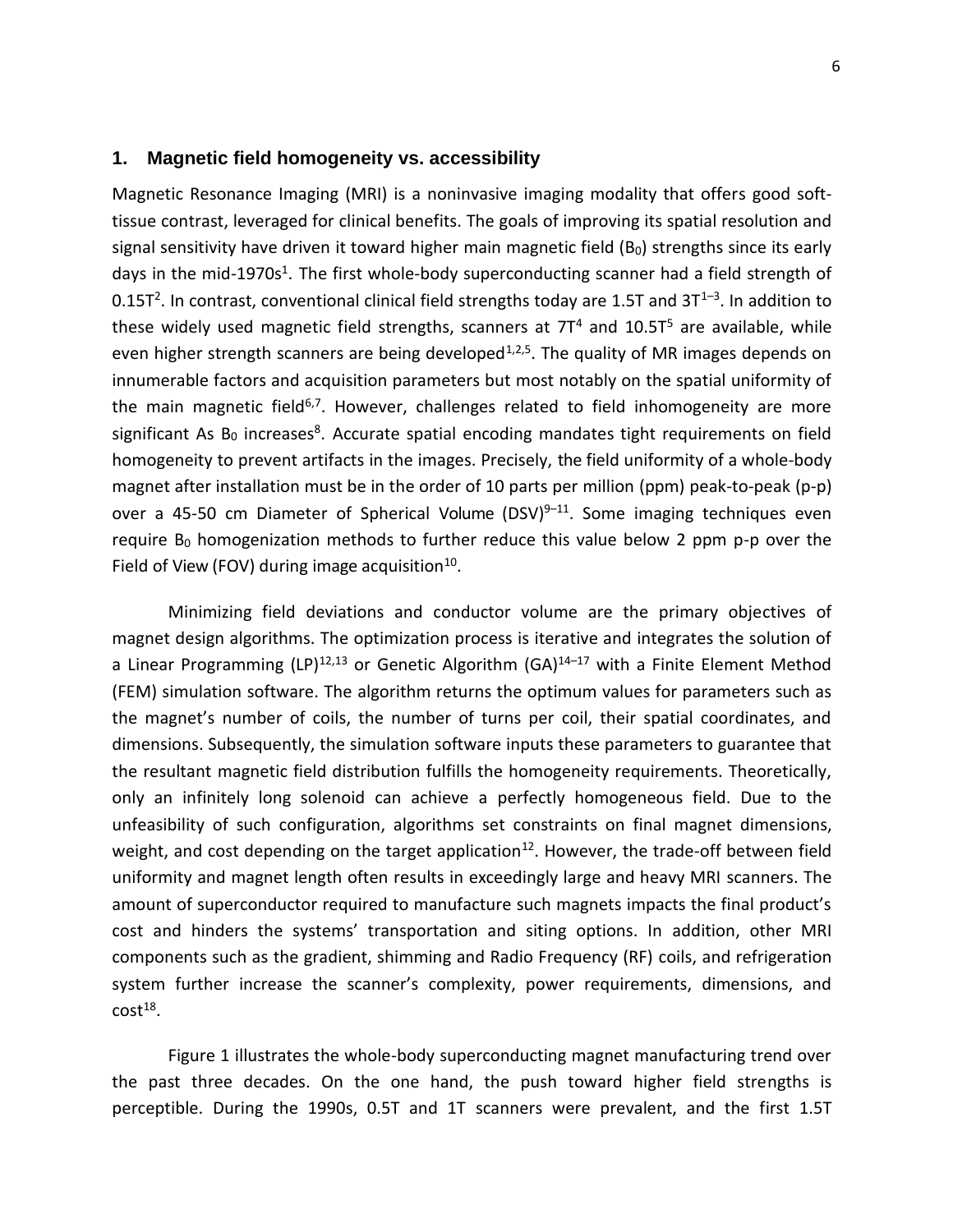scanners emerged. Around the 2000s, the first 3T arose in conjunction with compact 1.5T systems, replacing lower field strength scanners as the clinical standard<sup>1-3</sup>. However, the magnet's required amount of superconductor increases with field strength. Consequently, the scanner complexity and previously mentioned cost and siting challenges also grow. For instance<sup>1</sup>, the length and weight of a 60 cm bore 1.5T clinical MRI are 1.71 m and 4.5 tons, respectively. It requires a minimum space of 28  $m<sup>2</sup>$  and less than 1500 L of liquid Helium for cooling purposes<sup>19</sup>. In contrast, the first available clinical 7T scanner is 2.97 m long, weighs approximately 20 tons, demanding a 65 m<sup>2</sup> room and 4000 L of cryogen<sup>20</sup>. On the other hand, Figure 1 portrays how manufacturers have progressively reduced the magnet coil volume relative to early models thanks to innovations in optimization algorithms and superconducting materials. Compact and lightweight designs achieve two fundamental goals: reducing the scanner's cost and improving patient comfort. Additionally, they improve MR accessibility, which has become a critical objective for superconducting and permanent magnet design.

The price of an MRI system is roughly \$1M per Tesla  $(T)^{21}$ , to which installation, operation, and maintenance costs add. This imaging technique provides remarkable image quality and continues to unfold new diagnostic possibilities. However, most scanners do not comply with the accessibility dimensions introduced by Geethanath & Vaughan<sup>22</sup>. Their elevated cost and exigent infrastructure requisites have led to a heterogeneous distribution of MRI technology across the globe<sup>22-24</sup>. While reports on the disparity of MRI density across world regions are available<sup>25</sup>, it is crucial to further characterize this discrepancy according to field strength (Figure 2). Field strengths of 1.5T and above represent 85% of the MRI market in the US and Europe<sup>26</sup>. Conversely, scanners below 1.5T are still the most abundant in lowresource settings<sup>23,27</sup>. This article considers high and low resource settings based on the World Health Organization (WHO) income level classification<sup>28</sup>. The data illustrated in Figure 1, while limited in availability, represents the current state of scanner density. In this instance, low and lower-middle-income countries exhibit low MR densities and frequently coincide with higher proportions of low field strength systems. These units typically correspond to permanentmagnet-based scanners that involve lower acquisition and maintenance costs<sup>9</sup>.

MRI magnets must drastically shrink their size to impact MR access. Two proposed methods have been lowering the field strength (i.e., bottom-right magnet design in Figure 1) and loosening the constraints on field homogeneity. While both are viable approaches, they involve reconsidering certain aspects of the imaging process to overcome challenges such as loss of Signal-to-Noise Ratio (SNR) and image distortions. Novel ultra-low, portable permanent magnets<sup>29–32</sup> have adopted both methods. They deliver substantial benefits in portability and

<sup>&</sup>lt;sup>1</sup>The 1.5T scanner was chosen from the same manufacturer and with the same patient bore size as the 7T system for a fair comparison.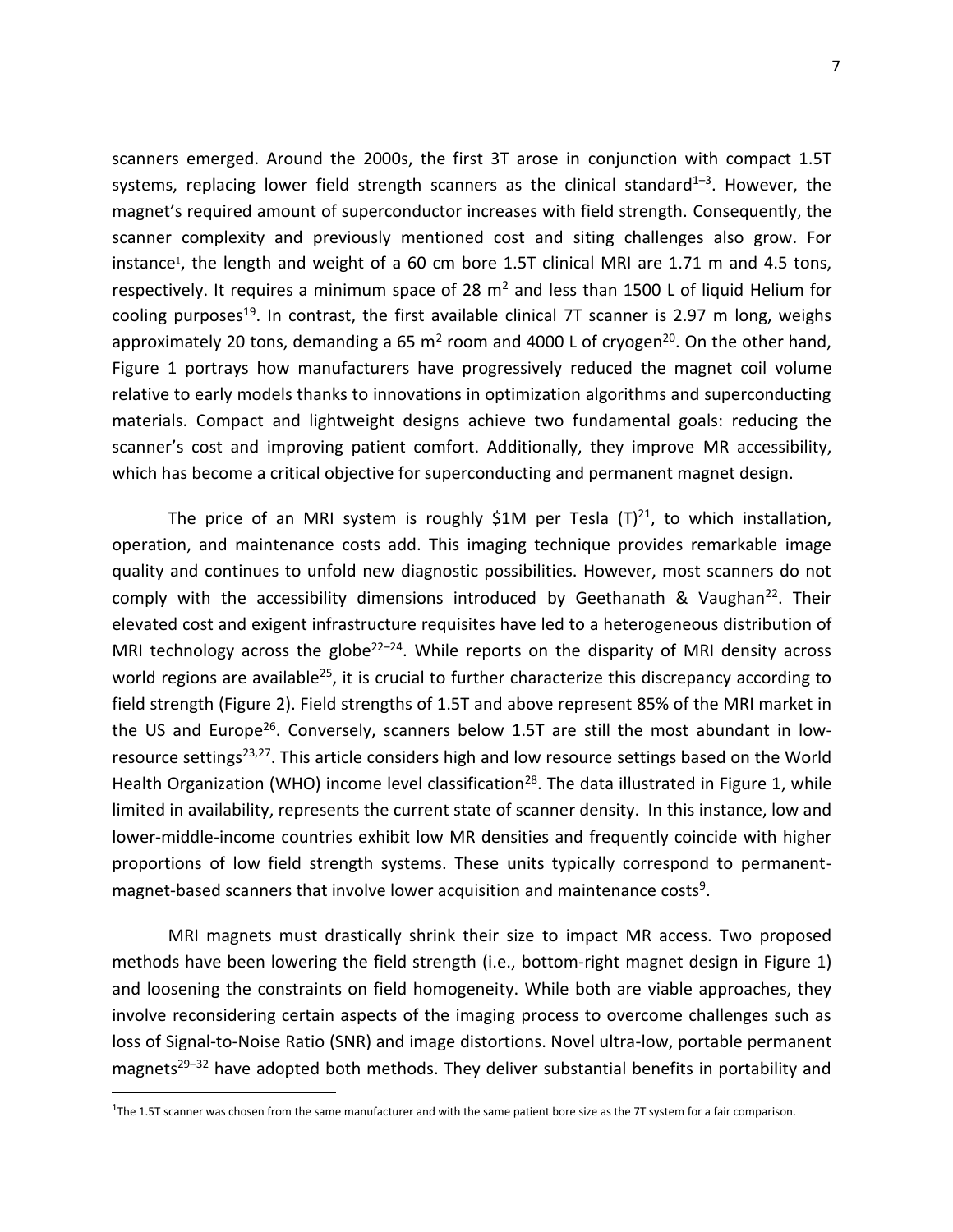cost but entail prolonged scanning times and reduced image quality<sup>33</sup>. Moreover, advanced and critical imaging techniques such as Diffusion-Weighted Imaging (DWI), Susceptibility-Weighted Imaging (SWI), functional MRI, and angiography are not readily feasible at such low field strengths. For these reasons, this work only considers scanners using superconducting magnets between 0.5-3T. Such systems present the most cost-effective configurations capable of delivering optimal image quality, signal sensitivity, and a wide range of contrasts and image applications<sup>9,11</sup>.

This work reviews the past and current efforts in superconducting magnet design to improve accessibility. For magnets with higher tolerances for field homogeneity, we outline the results of novel imaging techniques that avoid, correct, or mitigate the artifacts that nonuniformities induce in the images. Finally, the last section summarizes our findings and discusses the challenges and opportunities of accessible MRI magnet design.

## **2. Accessible magnet configurations**

The routine clinical whole-body MRI comprises a cylindrical multi-coil, liquid helium bathcooled Niobium-titanium (NbTi) superconducting magnet. This configuration is the most costeffective while ensuring optimal B0 homogeneity conditions. Nevertheless, it also raises challenges such as strong dependence on liquid Helium, narrow mechanical tolerances, and limited siting flexibility. Jointly, the magnet and the refrigeration system account for approximately 38% of the scanner's total cost<sup>18</sup>. Hence, tackling these subsystems can vastly impact MR accessibility.

## **2.1.Compact MRI**

Patient space and comfort have been the motivation for new magnet configurations. Com- pact systems feature short and wide patient bore while maintaining the system's overall height and weight low<sup>9</sup>. A wide bore leaves extra room within the scanner walls and the patient, while a short bore length permits the head to lay outside the cylinder in most procedures $^{11,34}$ . However, to achieve the same field strength, these configurations require more superconductor material and experience higher peak fields than the longer and narrower bore versions<sup>11</sup>. Parizh et al.<sup>35</sup> demonstrated that in order to achieve 10 ppm homogeneity over the DSV and maintain the same stray field, the field strength has to rise by 0.1T per cm cut off of magnet length. Since magnet cost hinges on the superconducting wire type and amount, the magnet designer must carefully assess trade-offs on field strength, field homogeneity, and fringe field.

Bore length ranges from approximately 1.25-1.95 m for 1.5T systems and 1.65-2.13 m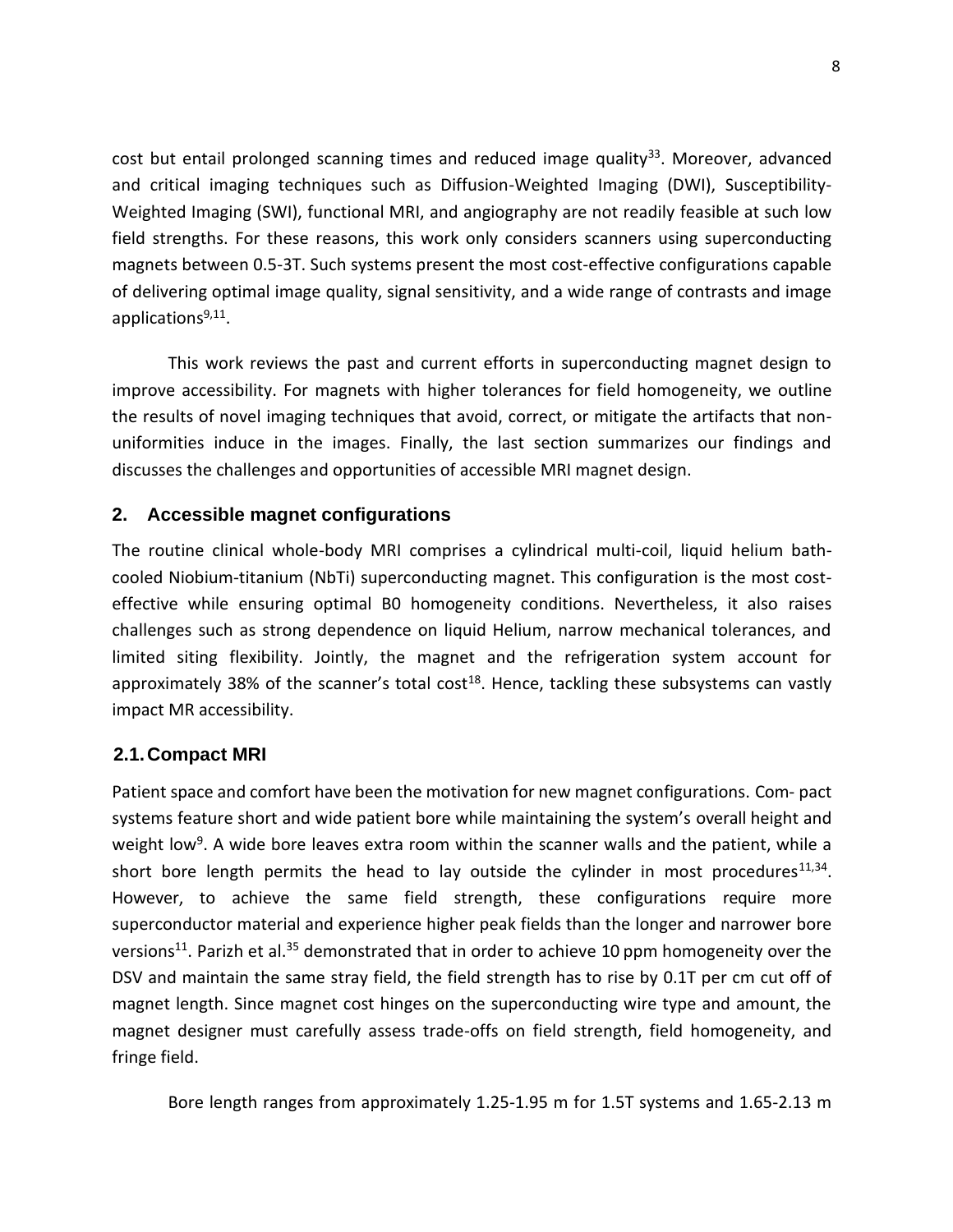for 3T systems. Figure 3 exemplifies the effects of magnet length, bore diameter, and  $B_0$  on field homogeneity. Shorter magnets entail increased field inhomogeneity, while long magnets are needed to attain satisfactory field uniformity for higher  $B_0$ . Ultra-short magnets may even require more than the standard eight coils (6 main coils, 2 shield coils) to fulfill uniformity standards<sup>9,35</sup>. As an example, the 1.5 m long MAGNETOM Avanto (2003)<sup>36</sup> needed 7 main coils to achieve 0.2 Volume root-mean-square error (Vrms) ppm homogeneity at 40 cm DSV, resulting in a higher weight than similar systems (Figure 3). The shortest bore length observed in a commercial scanner was 1.25 m for the 1.5T MAGNETOM Espree (2004)<sup>37</sup>. The advantages of this scanner are higher patient acceptance and success rates for claustrophobic patients<sup>38,39</sup> and interventional procedures<sup>40</sup>. Nevertheless, these advantages come at the expense of smaller maximum FOV (45x45x30cm<sup>3</sup>), increased probability of geometric distortion, and longer acquisition times compared to long bore systems of the same field strength<sup>9,39,41</sup>.

The quest for openness moved the standard patient bore from a 60 cm to a 70 cm diameter. The advent of the so-called "wide-bore" MRI in 2004, and most new MRI installations present this configuration<sup>35</sup>. The widest patient bore available corresponds to the MAGNETOM Free.Max (2021)<sup>42</sup>, with a diameter of 80 cm. However, this broad bore diameter constraint inflicted a trade-off in the system's field strength and gradient specifications. To restrain the overall cost and power consumption, the manufacturers had to reduce the field strength to 0.55T and limit the gradient's maximum slew rate to 127 T/m/s<sup>43</sup>. Wide-bore magnets tend to be also short to limit the amount of superconducting material, compromising  $B_0$  homogeneity. Xu et al.<sup>44</sup> determined that decreasing the patient bore diameter is the best method to reduce magnet cost and minimum magnet length. The MAGNETOM Free.Star<sup>45</sup> has adopted this approach. It utilizes the same magnet as the Free.Max but has a 60 cm patient bore, which allows cost reductions and increases accessibility (510k approval pending).

## **2.2.Reduced liquid Helium MRI**

NbTi is a mature, mechanically robust, manufacturing-friendly superconductor material optimized for MRI production. However, its low critical temperature of 9.3 K requires operation at liquid Helium temperature, which results in a higher refrigeration and installation cost<sup>35</sup>. Liquid Helium is a rare gas extensively used in industry and paramount in the field of superconducting magnets. Its high demand and the limited number of suppliers have led to increased and fluctuating prices and uncertainty about its future availability<sup>18</sup>. Furthermore, the lack of liquid Helium sources is a crucial cause of the reduced access to high field MRI in remote areas and developing countries<sup>46,47</sup>. The regular NbTi liquid Helium-bathed magnets operate at 4.2 K and contain approximately 1500-2000 liters of liquid Helium<sup>48</sup>. Early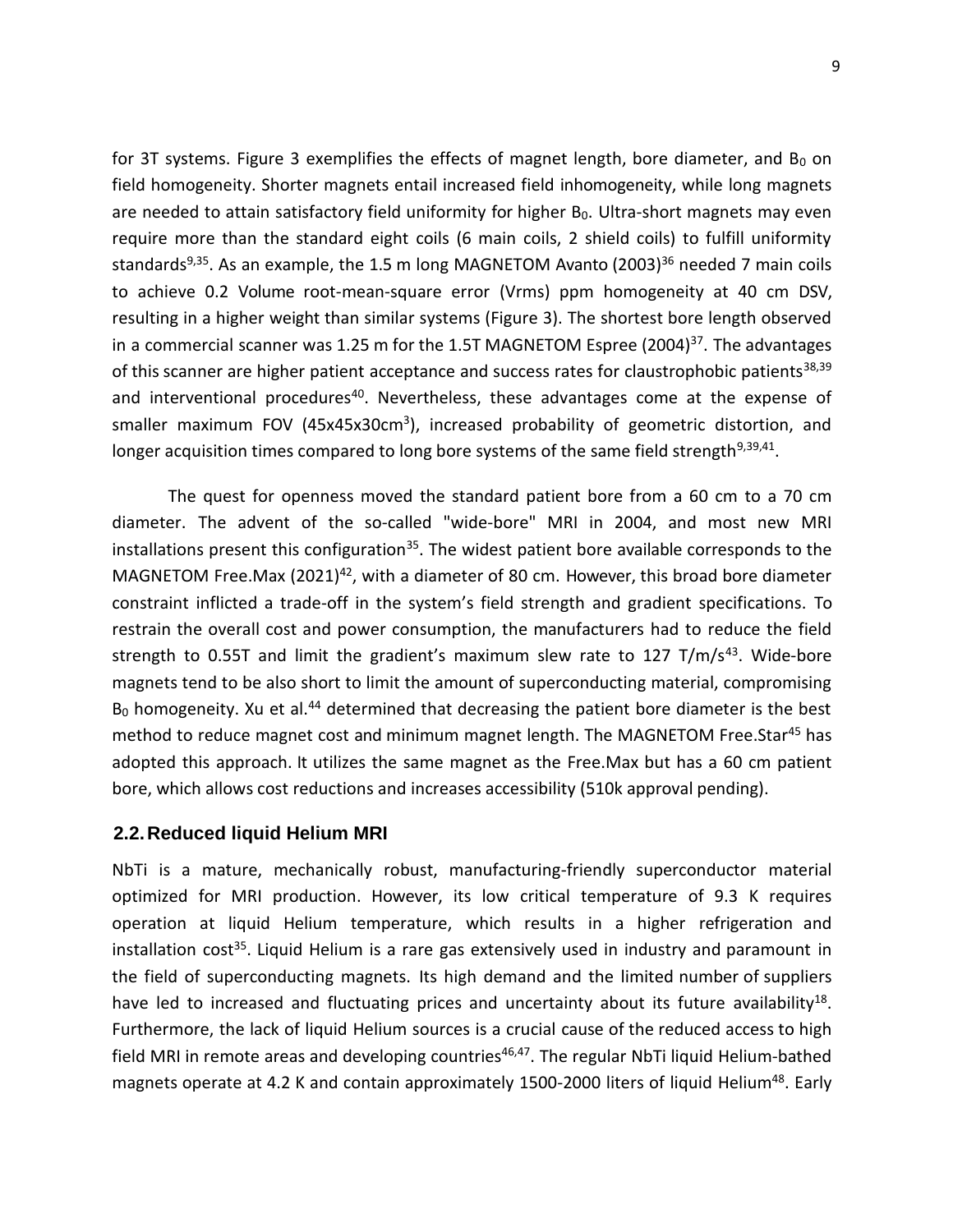systems required periodical cryogen refills, which progressively became more spaced as cryocooler innovations reduced their consumption per hour. Presently, MRI utilizes the "Zero Boil-Off" (ZBO) cooling technology. The cryocooler recondenses the Helium gas that evaporates from the cryogen bath, creating a closed-loop system and eliminating the need for any refill except after a quench event<sup>9,18</sup>. Despite eliminating the cost and burden of the refill operation, the magnet still requires 500 or more liters of liquid Helium, and the cold head has to be periodically monitored and replaced. Specifically, the average cold head lifespan is 4-5 years for a new system and 3-4 years for a refurbished system<sup>49</sup>.

Recently, the advances of Gifford-McMahon two-stage cryocoolers have allowed conduction cooling of superconducting magnets. These so-called 'dry' magnets eliminate the liquid Helium bath. Instead, the cold head performs magnet refrigeration via thermal conduction of typically copper straps. Additionally, conduction-cooled magnets are fully sealed, and they do not require the construction of a venting pipe. This attribute allows for a considerably more flexible and affordable siting of these systems. Commercially available examples of this magnet configuration are Philips's BlueSeal 1.5T (2018)<sup>50</sup> and Siemens' DryCool 0.55T (2021)<sup>51</sup>. Both NbTi-based systems reduced their liquid Helium use to 7 and 0.7 L, respectively. However, the low Minimum Quench Energy (MQE) and tight temperature margin of NbTi (Table 1) make these magnets less stable and require a reduction in operating current. Consequently, conduction-cooled NbTi magnets demand more superconducting material to maintain the same field strength<sup>46,52</sup>.

Conduction cooling is more appropriate for cooling superconducting magnets with larger temperature margins, such as those based on High Temperature Superconductors (HTS). The use of HTS for MRI application is a niche area of research in the pursuit of liquid Helium-free accessible magnets. These superconducting materials include MgB<sub>2</sub>, YBCO, ReBCO, and BSCCO. They all have a higher critical temperature than NbTi and allow higher operating temperatures, eliminating the need for liquid Helium as a cryogen. Furthermore, HTS's high MQE of up to some Joules (J) renders very stable magnets and practically eradicates accidental quenches. However, their Normal Zone Propagation Velocity (NZPV) is several orders of magnitude slower than for NbTi. This parameter measures how quickly the magnet can spread its stored energy during a quench event. If the magnet is not sufficiently fast, hot spots are more prone to occur before the traditional quench protection methods can detect them $46$ .

The MROpen EVO<sup>53</sup> is currently the only HTS-based commercially available scanner. This MgB<sub>2</sub> 0.5T magnet has an open upright configuration and operates in driven mode.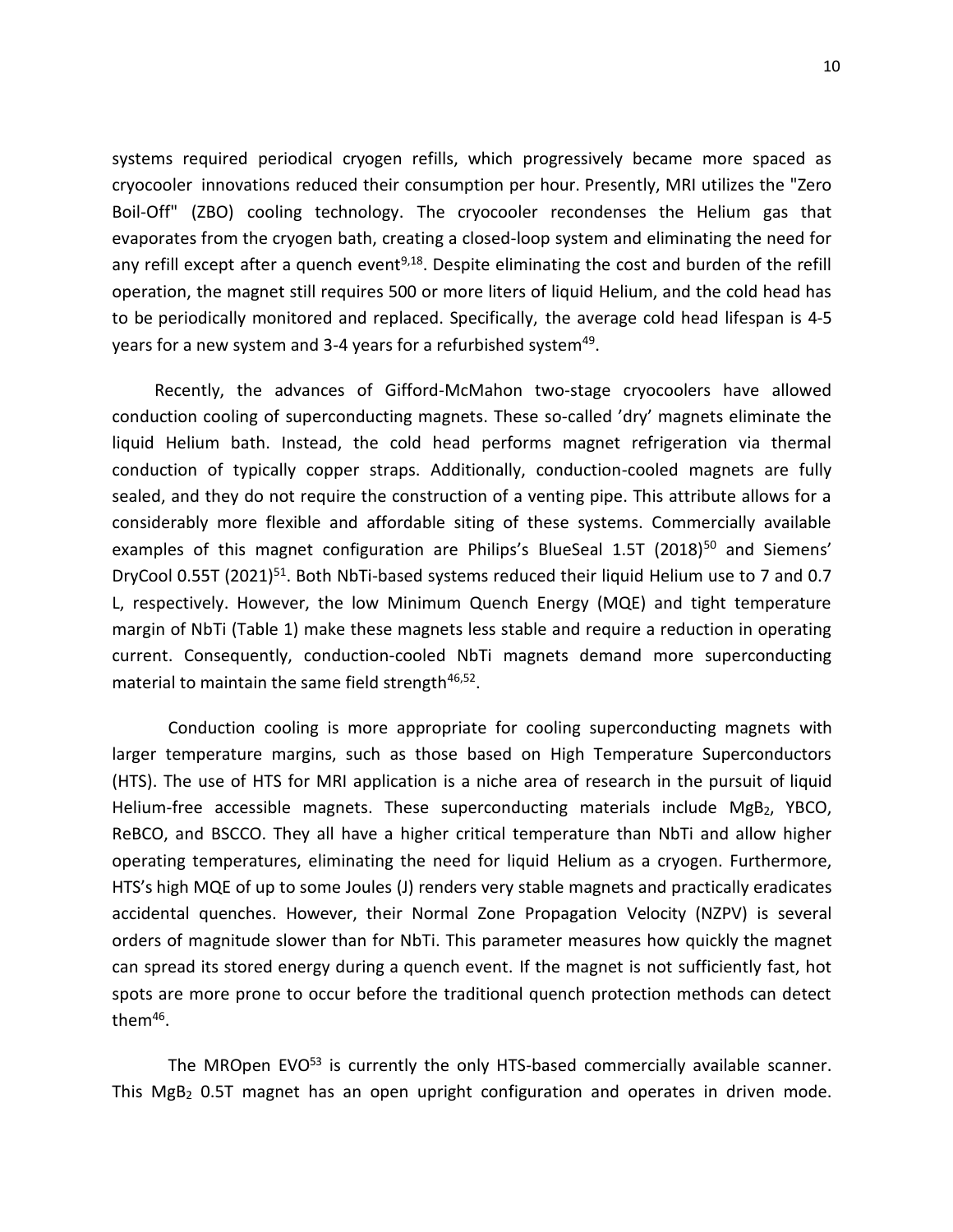Besides this scanner, in vitro imaging has been demonstrated for a 1.5T YBCO magnet for extremity imaging<sup>54</sup>, a 1.5T BSCCO magnet for head imaging<sup>55</sup>, and a 3.0T BSCCO small magnet<sup>56</sup>. These prototype magnets were tape wounded and operating at 20 K. There are still pending challenges before manufacturing a viable commercial HTS scanner. These include the conductor properties and price<sup>9,35</sup>, availability of joints for persistent operation<sup>57–59</sup>, and safe active quench protection systems<sup>46,60</sup>.

Table 1 summarizes the most relevant characteristics of potentially accessible systems, comparing them among the standard liquid Helium-bathed NbTi magnet, new conductioncooled NbTi magnets, and prototype conduction-cooled HTS-based magnets. Most of the properties for the latter configuration correspond to  $MgB_2$ -based-magnets, as Parizh et al.<sup>35</sup> concluded that this HTS has the best success probabilities in their extensive review of superconductors beyond NbTi.

## **2.3. Specialty MRI**

When compactness is a priority but field homogeneity must be preserved, system designers may reduce the imaging volume and limit the system's application to dedicated examinations<sup>9</sup>. These specialty MRI systems are anatomy-targeted to different body regions such as the head, extremities, breast, or imaging of neonates. Accordingly, the design of the system undergoes modifications tailored to its application.

The Compact 3T (C3T) head-only system initially introduced by Foo et al. $^{61}$  is another example of a sealed conduction-cooled NbTi magnet that requires only 12 L of liquid Helium. This system demonstrated safe brain imaging using an optimized gradient system with 80 /m amplitude and 700 T/m/s slew rate<sup>62</sup>. The slew rate increase allowed for notably shorter TE in DWI and Fast Spin Echo (FSE) and echo spacing reduction in Echo-Planar Imaging (EPI) sequences. These reductions in acquisition achieved images with better SNR, sharpness, and geometric fidelity than images acquired in a whole-body 3T scanner<sup>62,63</sup>. Nonetheless, C3T images attained lower Temporal SNR in resting-state fMRI acquisitions, required higher-order gradient nonlinearity correction, and experienced similar amounts of motion artifacts.

The Synaptive 0.5T MRI $^{64}$  is another conduction-cooled head-only alternative<sup>65</sup>. Although at a lower B<sub>0</sub>, its gradient system offers upgraded performance with maximum gradient amplitude and slew rate of 100 /m and 400 T/m/s<sup>66</sup>, respectively. DWI and Diffusion Tractography Imaging (DTI) are feasible in this system with similar image quality, Fractional Anisotropy (FA), and Apparent Diffusion Coefficient (ADC) mean values compared to wholebody 1.5T scanners<sup>67–69</sup>. Additionally, the lower field strength allows a 9 and 36-fold drop in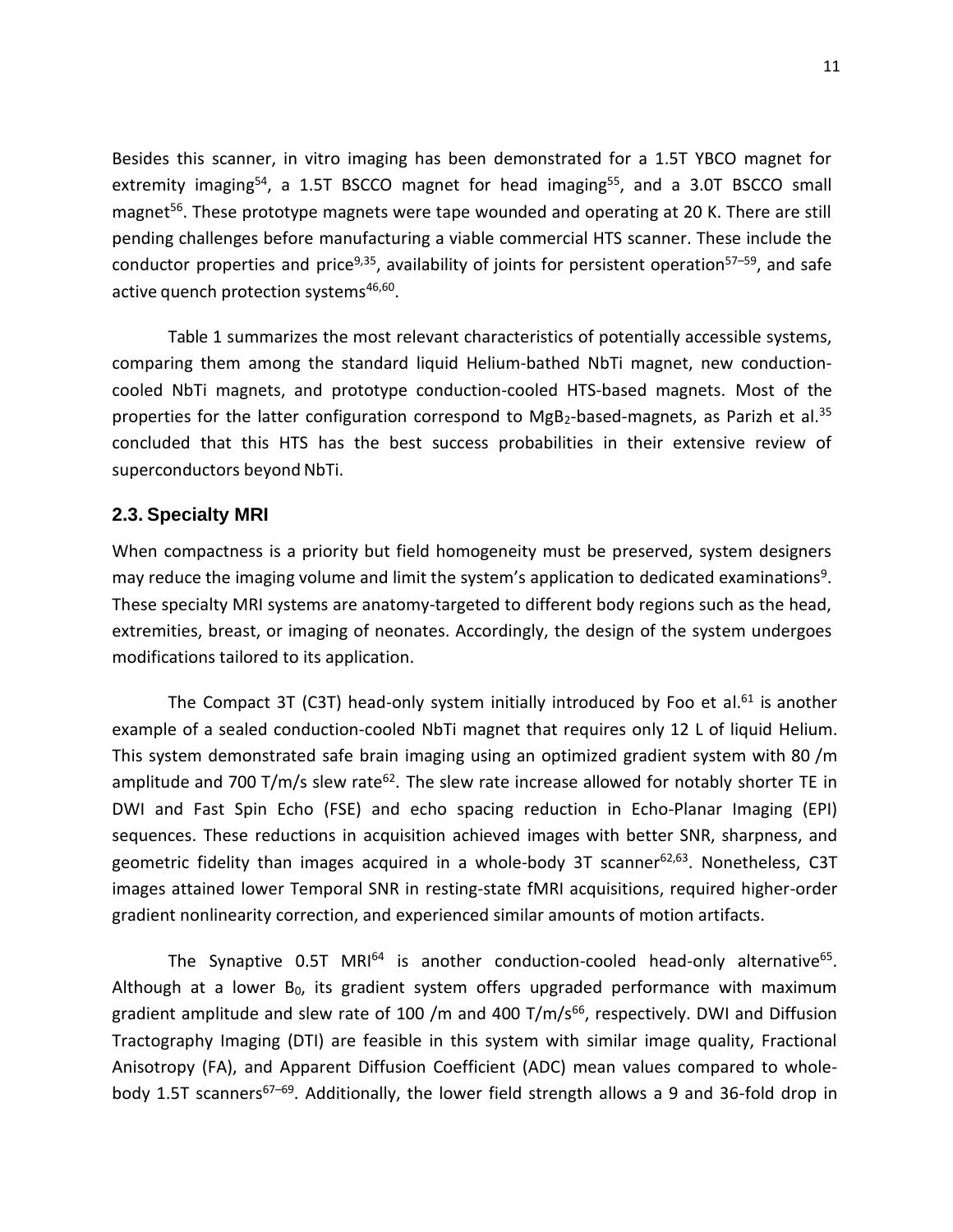Specific Absorption Rate (SAR) compared to 1.5T and 3T<sup>66</sup>, respectively.

Various dedicated 1.5T breast MRI scanners are commercially available (Aurora<sup>70</sup>, EMMA  $1.5T<sup>71</sup>$ ). These units include more powerful gradients and breast-tailored RF coils similar to head scanners. Research using Aurora reported better performance in breast cancer screening than whole-body 1.5T scanners<sup>72</sup>. However, breast-dedicated MRI entails large magnets as they must accommodate the entire torso inside the bore. Both models<sup>70,73</sup> weigh approximately 3 tons and need a minimum room of 55 m<sup>2</sup>, presenting similar siting challenges as 1.5T whole-body scanners.

GE launched its 1.5T Optima MR430s orthopedics-dedicated scanner in 2011. The magnet has a 21.8 patient bore, weighs approximately 400 kg, and requires only 50 L of liquid Helium. The reduced gradient size provided low power deposition and reduced noise during acquisition. It also practically eradicates Peripheral Never Stimulation (PNS) probability while still delivering 70 /m amplitude and 300 T/m/s slew rate<sup>74</sup>. These characteristics made the system suitable for converting into a neonatal scanner in a clinical setting<sup>75</sup>.

In most cases, the efficient use of the bore space renders more compact magnets with reduced costs and footprints and more powerful gradients. These size characteristics facilitate effortless siting, operation, and maintenance, while the gradient systems boost image quality. The reduced size also implies less liquid Helium required for operation, making specialty MRI apter for conduction cooling and HTS magnets<sup>11</sup>. However, their implementation in traditional clinical settings is scarce due to their lack of clinical universality compared to whole-body scanners<sup>35</sup>.

## **3. Imaging in highly inhomogeneous fields**

Differences in magnetic susceptibility at tissue interfaces or phase accumulation during long readouts can cause field deviations. The effects of these field non-uniformities on the images are well-known; they are responsible for geometric distortions in EPI, blurring in spiral imaging, and signal loss or pile-up. These inhomogeneities are local and relatively small in magnitude, and post-processing correction techniques can tackle the artifacts that they produce. These mitigation methods<sup>76–80</sup> are widely available in open-source packages<sup>81–83</sup> for fMRI and DWI data processing pipelines<sup>84-86</sup>. In contrast, the field inhomogeneity that an accessible, compact magnet pose may involve smoothly varying bandwidths of tens of kilohertz over the imaging volume. The employment of inhomogeneous fields is a contrasting change in the conventional imaging methods but is required to augment MRI accessibility<sup>18</sup>. The challenges that such  $B_0$  inhomogeneity poses to the imaging process and the available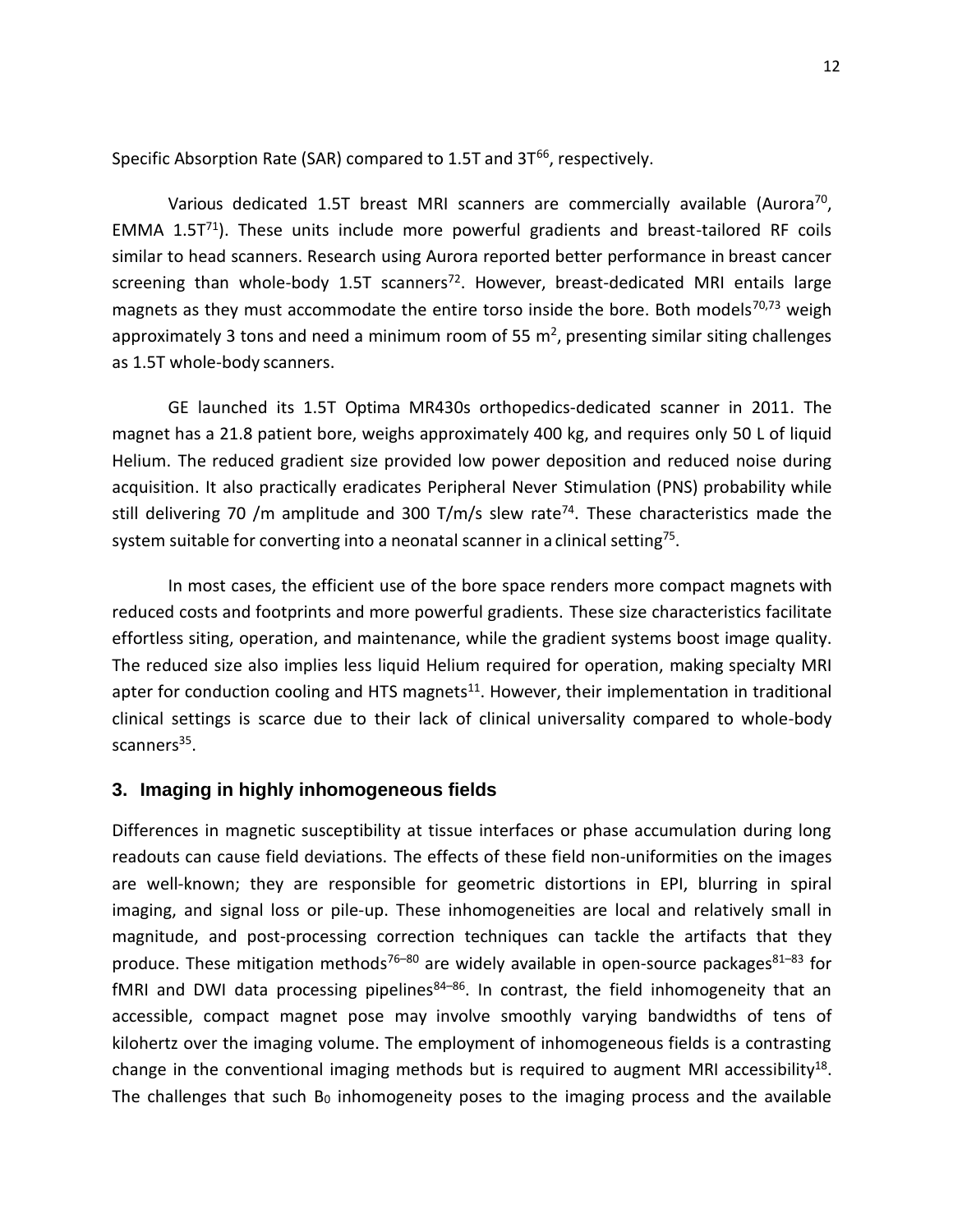sequences to overcome them were recently reviewed by Mullen & Garwood<sup>7</sup>. Multi-Spectral imaging (MSI) methods have shown promising potential among the reviewed sequences. These techniques assume large and rapidly varying field inhomogeneities as their purpose is imaging near metallic implants. Some of these sequences are Multi-Acquisition Variable-Resonance Image Combination (MAVRIC)<sup>87</sup>, Slice Encoding for Metal Artifact Correction (SEMAC)<sup>88</sup>, or the combination of both (MAVRIC-SL)<sup>89</sup>.

Severe  $B_0$  inhomogeneity poses issues to spatial selection and encoding. These include  $T_2^*$  local dephasing in gradient-echo-based sequences and geometric distortions in the frequency encoding direction and slice profile. Reducing the echo time as much as possible is the only mitigation option for the former artifact. In contrast, solutions to the latter require either lowering  $B_0$  or increasing the amplitude of the readout gradients and using nonspatially-selective pulses when possible<sup>7</sup>. For instance, pre-polarized ULF systems excite the spins in higher field strength and immediately ramp down the magnet to a lower strength for spatial encoding<sup>90</sup>. Some of these systems utilize Superconducting Quantum Interference Device (SQUID)<sup>91,92</sup> signal detection to circumvent the lower SNR typical of low  $B_0$ . ULF systems can also feature Spatial Encoding Magnetic fields (SEM) $16,93$  in conjunction with pre-polarized fields. This technique leverages linear inhomogeneities in the field to spatially encode the signal. Despite these methods' ground-breaking characteristics and promising potential, they must be adapted to higher field strengths to be of clinical value.

After manufacture, the field homogeneity of a whole-body superconducting magnet is several hundred ppm $6,9,10$ . Manufacturers leverage passive and active shimming to reduce this value to clinical homogeneity standards. Passive shimming utilizes the induced magnetic field of diamagnetic and paramagnetic materials. These strategically placed materials correct hardware imperfections but considerably increase the system's weight $94$ . In contrast, active shimming uses superconducting coils and reduces the homogeneity to levels acceptable for imaging before data acquisition. Most  $B_0$  imperfections within the magnet bore, including subject-specific susceptibility-based distortions, are mitigated by tailoring the coils' current<sup>94,95</sup>. However, bore space for high-order shimming coils is limited within the bore of a compact magnet<sup>16</sup>, and they increase superconducting usage and the complexity of the cryostat design. Furthermore, active  $B_0$  shimming relies on the field distribution measurement, and inaccuracies in this acquisition can degrade the shim performance<sup>95</sup>.

Ideally, a distortion-free image could be reconstructed from a distorted one if the true field map distribution were known<sup>6,95</sup>. However, the signal loss during image acquisition would be non-recoverable. A  $B_0$  map is generally acquired using a double-echo Gradient Recalled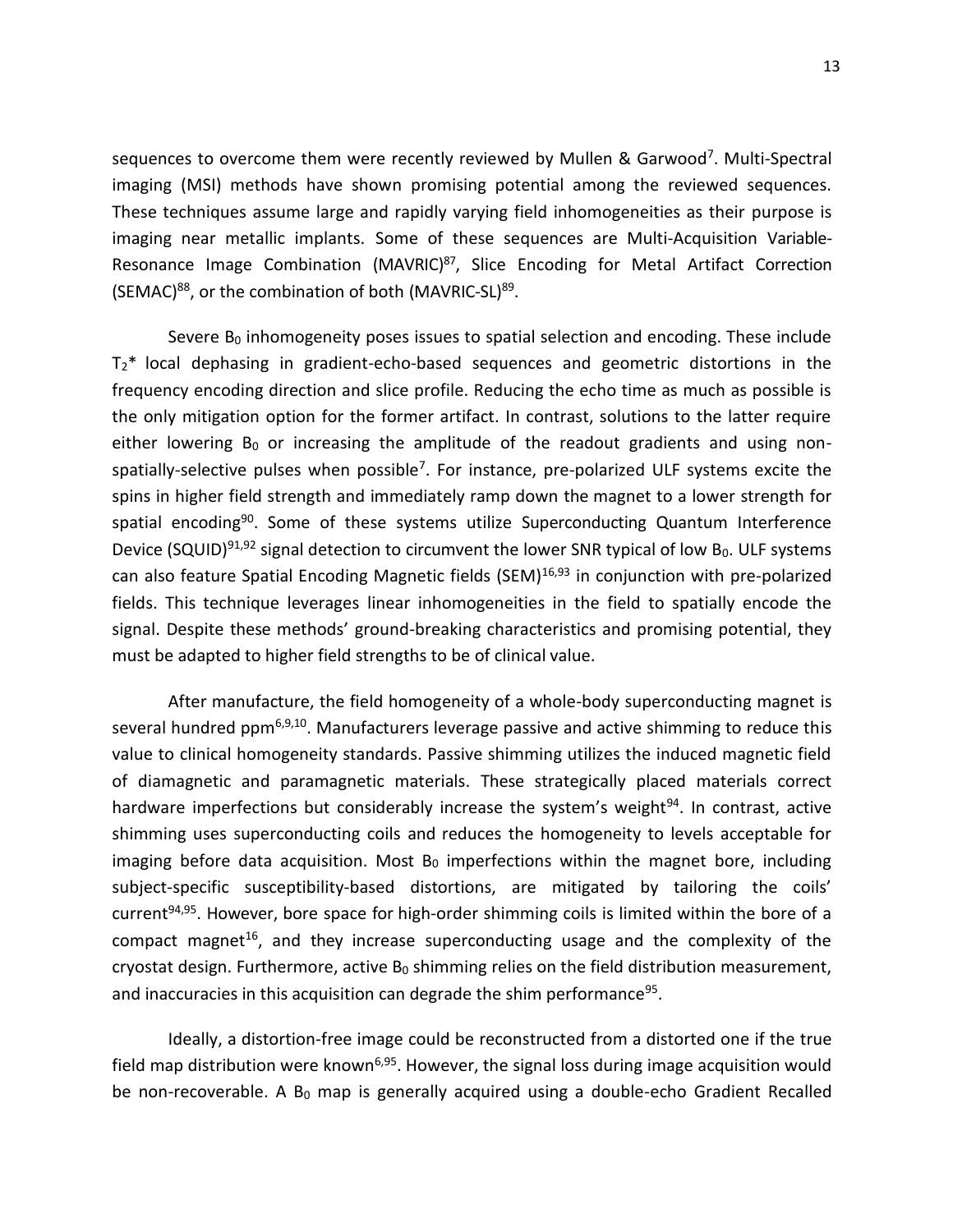Echo (GRE) sequence with short TE. This acquisition and subsequent phase image calculation are subject to errors caused by phase wrapping, eddy currents, low SNR, and coil-combination methods, even in a homogeneous field. It also involves a longer scanning time due to the extra sequence acquisition during which motion can occur and cause registration errors. Furthermore, when acquired in an inhomogeneous magnetic field, geometric distortion along the frequency encoding direction and spin dephasing typical of GRE sequences may exacerbate the problem, limiting the field map's accuracy and the subsequent artifact correction of the images. Thus, techniques that estimate the field's spatial distribution using alternative methods are essential.

Dual polarity encoding techniques first introduced by Chang & Fitzpatrick<sup>80</sup> estimate the field map from two sets of images acquired with opposite phase encoding directions. Mullen & Garwood<sup>96</sup> used dual polarity in conjunction with a Missing Pulse Steady-State Free Precession (MP-SSFP) sequence to obtain and correct images of a phantom with a metallic implant that mimics field inhomogeneities. They compared the results against images of a MAVRIC sequence, which also provides a  $B_0$  map estimate<sup>89,97</sup>. The dual polarity MP-SSFP sequence used low SAR, 20 kHz RF-pulse bandwidths for excitation and refocusing and achieved an acquisition time 3.17-fold faster than single encoded polarity MAVRIC. They reconstructed artifact-free images after correction using the estimated field map, which showed high fidelity to theoretical simulations. The  $B_0$  maps indicated off-resonance levels of  $±47$  ppm (3 kHz at 1.5T). A similar method<sup>98</sup> utilized an unsupervised neural network to obtain the frequency field maps from 3D-MSI dual polarity images. The authors leveraged the predicted field maps to correct pile-up and ripple artifacts near metallic implants that caused off-resonance of up to ±156 ppm (10 kHz at 1.5T).

A patented report<sup>99</sup> of B<sub>0</sub> map estimation using an iterative algorithm is also available. The invention's theoretical basis relies on the decomposition of a  $B_0$  map when a sample is present in the magnet's theoretical field distribution and the sample-specific perturbations. The algorithm aims to estimate this true field map starting from the artifact-corrupted images and the empty magnet  $B_0$  distribution. This field map is constant and requires a single acquisition. In the first iteration, the correction of the distorted image uses the system's field map. For the rest of the iterations, the algorithm updates the field map based on the previous iteration's correction performance. Eventually, the algorithm stops when the corrected image meets some criteria. The inventor claims this method can compensate artifacts on images acquired on magnetic fields with non-uniformities of up to 160 ppm.

A deep-learning-based approach by Gowda et al.<sup>100</sup> introduced REMODEL (RE-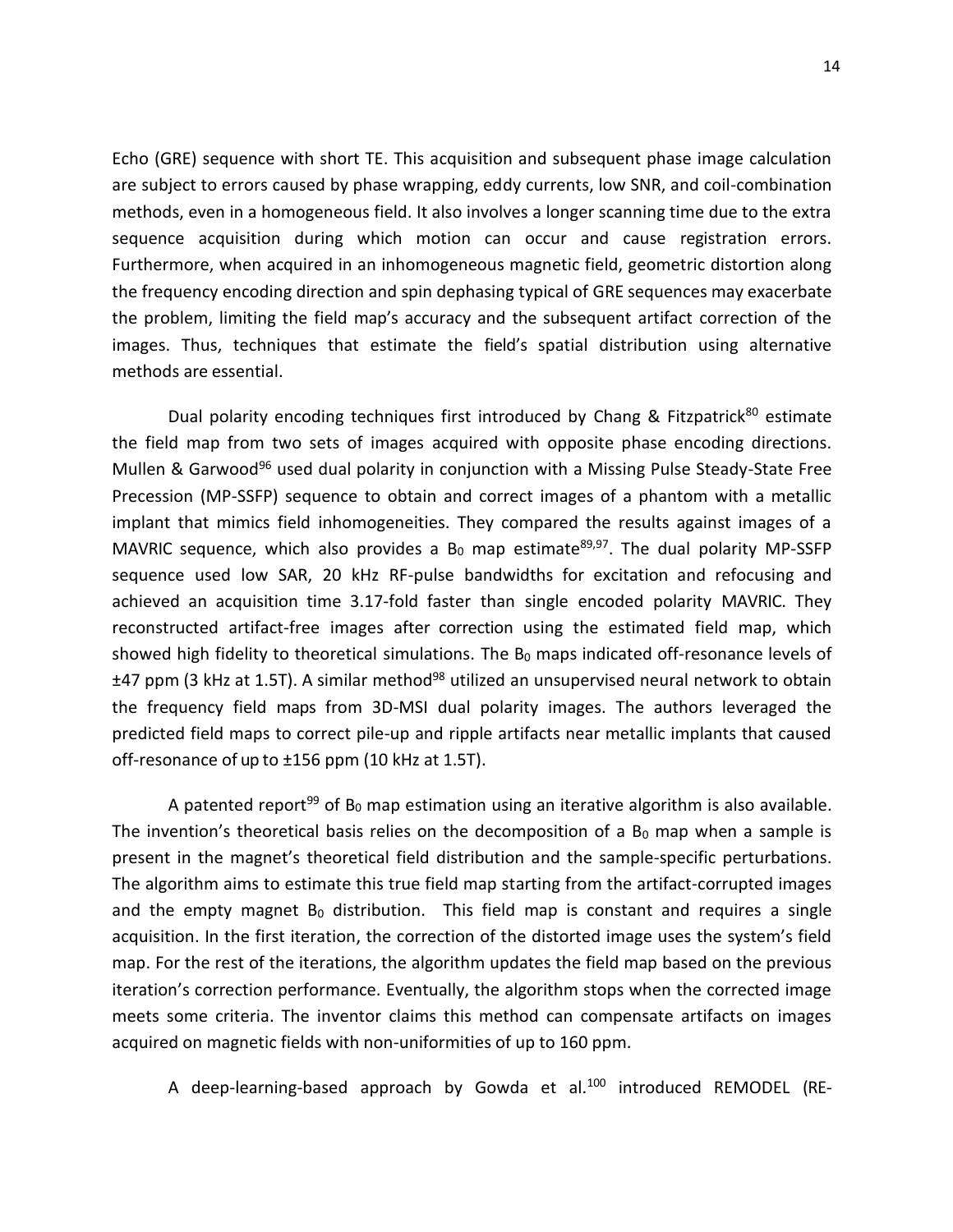construction of MR images acquired in highly inhOmogeneous fields using DEep Learning). This CNN-based tool inputs corrupted complex k-space data and outputs artifact-free image magnitude data. They tested the model on simulated data which included  $T_1$ -weighted images corrupted with random-generated field maps of up to ±390 ppm (50 kHz at 3.0T). REMODEL demonstrated faithful reconstruction and Root Mean Squared Error (RMSE) smaller than 0.15 with respect to the ground truth images in all cases.

Figure 4 provides a visual summary of the timeline of methods for imaging in inhomogeneous fields since 1988. It comprises acquisition,  $B_0$  map estimation, and reconstruction approaches.

### **4. Challenges and opportunities**

Accessible MRI requires significant changes to the whole scanner and imaging process as we currently know them<sup>7,18,48</sup>. As mentioned in Section 1, superconducting cylindrical magnets are the most cost-effective viable option for an accessible MR. In particular, mid-field (0.5-1.5T) scanners can deliver sufficient image quality for clinical use while limiting accessibility challenges. Field strengths higher than 1.5T offer SNR and image resolution advantages but entail increased cost, weight, size, and cooling requirements<sup>9</sup>.

The past attempts to modify MRI design have primarily focused on enhancing image quality or patient comfort. Open systems accomplish the latter by better accommodating claustrophobic and obese patients at the cost of more challenges during siting and limitations on field strength<sup>101–103</sup>. In contrast, anatomically-targeted scanners can deliver high performance with a reduced footprint and cost when image quality is the priority. However, due to their lack of clinical universality<sup>18,35</sup>, the purchase of several dedicated systems would be required to perform the most common imaging procedures, rendering an impractical approach. The democratization of MRI demands more compact, lightweight, stable scanners that are easy to site and capable of delivering clinical quality performance with low power consumption. Reducing or eliminating the amount of liquid Helium required for MRI operation can ease the siting and stability issues and MRI's dependency on this cryogen<sup>35</sup>. Due to their operating temperature and stability advantages (Table 1), innovations in conduction-cooled HTS magnets will be crucial. However, the feasibility of whole-body HTS still depends on solving some engineering challenges, such as the viability of permanent joints and quench protection systems.

In addition, significantly shrinking the magnet can achieve some of the accessibility requirements. Section 2.1. demonstrated that a wide bore increases the overall scanner's cost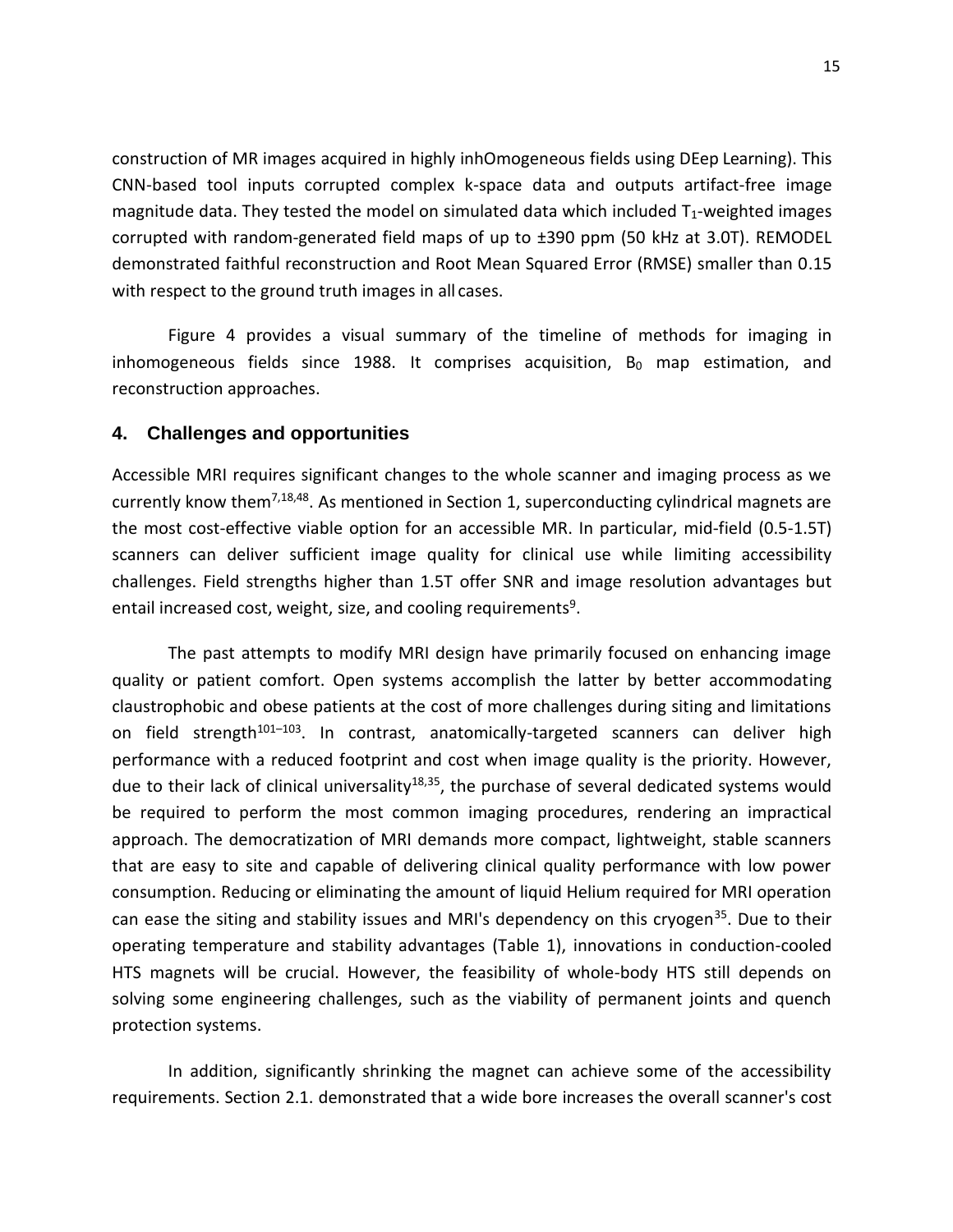and puts pressure on the gradients. Thus, an accessible MR will benefit from a bore narrower than 70 cm. Regarding magnet length, a shorter bore will share advantages with specialty magnets (Section 2.3.). They would be able to house moderately powerful gradients, resulting in improved image quality with reduced PNS. However, it is evident from Section 2.1. that reducing the magnet length leads to an inevitable increase in field inhomogeneity. While  $B_0$ shimming methods have been the gold standard to correct these field deviations, these techniques introduce other penalties in the magnet design. Shimming hardware ultimately affects the final weight, bore dimensions, amount of superconductor, and refrigeration requirements (Section 3). Instead, opportunities will unfold if magnets relax their rigid restrictions on field homogeneity<sup>7,18</sup>. Section 3 covered promising methods to acquire artifactfree or artifact-mitigated images in the presence of field inhomogeneities and to estimate the spatial field distribution. Field map synthesis and subsequent image correction using the resulting estimation have been demonstrated feasible analytically and leveraging DL models.

Manufacturers have explored reducing the field strength of superconducting magnets below conventional values to reduce the cost while maintaining field homogeneity constraints. This approach aims to achieve sufficient image quality for clinical use while being conservative on  $B_0$ . The field strength choice depends on a trade-off between cost, performance, and feasibility of advanced applications. A novel 0.55T scanner has demonstrated the feasibility of this strategy by leveraging the past progress in MRI engineering and Artificial Intelligence (AI)<sup>43</sup>. Additionally, AI has demonstrated outstanding performance in essential tasks such as noise reduction<sup>104–107</sup>, artifact detection<sup>108–112</sup> and mitigation<sup>111,113–115</sup>, image quality improvement<sup>116–118</sup>, and scan automation<sup>119–121</sup>. These capabilities in an accessible MRI system will allow shorter scan times without compromising clinical quality and reduce the requirements for on-site skilled personnel.

In conclusion, an accessible MRI requires a breakthrough in magnet design and imaging techniques. Based on the accessibility demands and a review of the characteristics of existing magnets, we consider that the best candidate will be a whole-body superconducting, midfield, conduction-cooled HTS-based, short magnet. Such a scanner will also leverage AI methods to optimize image quality, signal sensitivity, ease of operation, and patient throughput.

#### **5. References**

1. Moser E, Laistler E, Schmitt F, Kontaxis G. Ultra-high field NMR and MRI-the role of magnet technology to increase sensitivity and specificity. *Front Phys*. 2017;5(33):1-15. doi:10.3389/fphy.2017.00033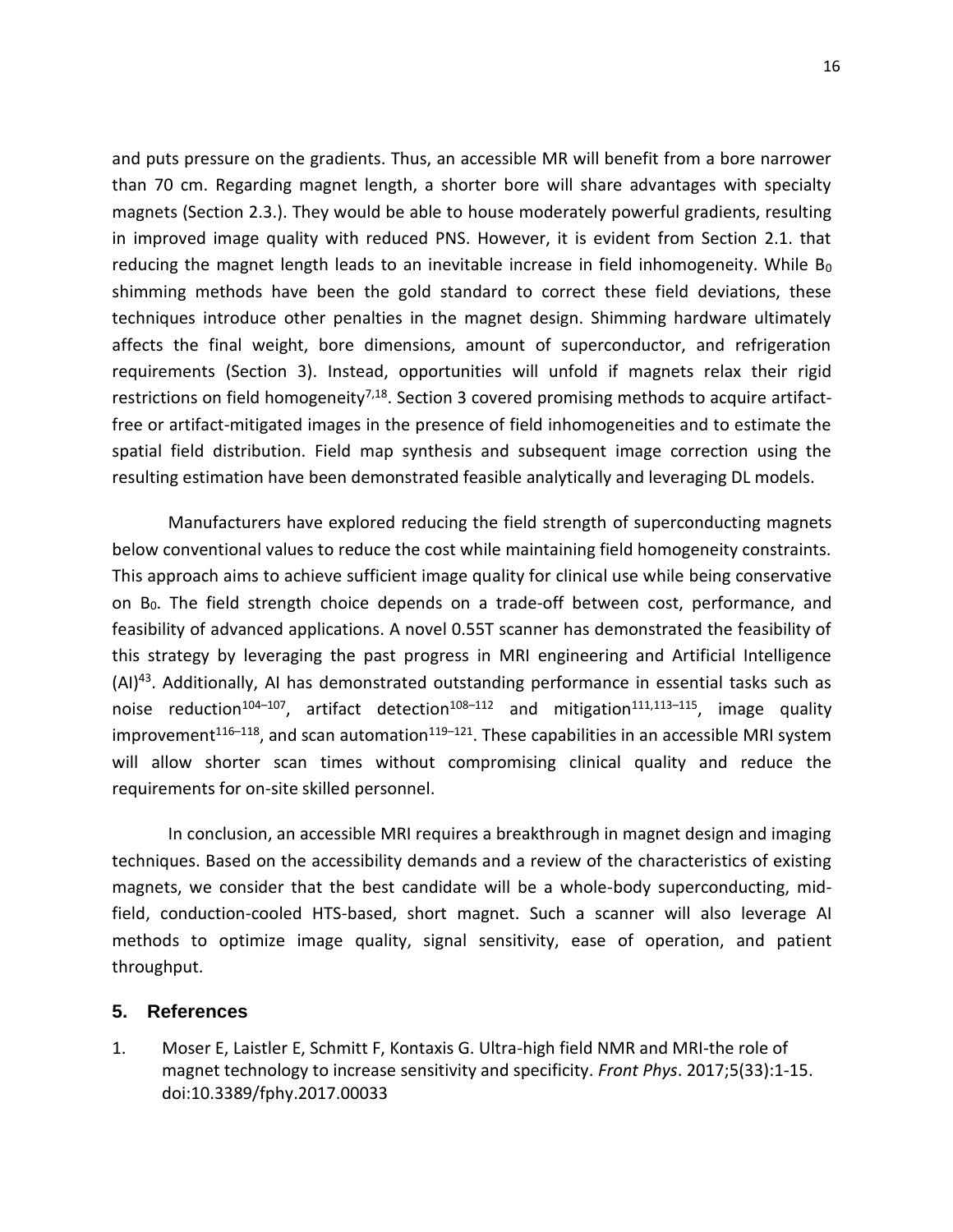- 2. Lakrimi M, Thomas AM, Hutton G, et al. The principles and evolution of magnetic resonance imaging. *J Phys Conf Ser*. 2011;286(012016). doi:10.1088/1742- 6596/286/1/012016
- 3. Ladd ME, Bachert P, Meyerspeer M, et al. Pros and cons of ultra-high-field MRI/MRS for human application. *Prog Nucl Magn Reson Spectrosc*. 2018;109:1-50. doi:10.1016/j.pnmrs.2018.06.001
- 4. Hoff MN, McKinney A, Shellock FG, et al. Safety considerations of 7-T MRI in clinical practice. *Radiology*. 2019;292(3):509-518. doi:10.1148/radiol.2019182742
- 5. Nowogrodzki A. The world's strongest MRI machines are pushing human imaging to new limits. *Nature*. 2018:24-26.
- 6. Koch KM, Rothman DL, de Graaf RA. Optimization of static magnetic field homogeneity in the human and animal brain in vivo. *Prog Nucl Magn Reson Spectrosc*. 2009;54(2):69-96. doi:10.1016/j.pnmrs.2008.04.001
- 7. Mullen M, Garwood M. Contemporary approaches to high-field magnetic resonance imaging with large field inhomogeneity. *Prog Nucl Magn Reson Spectrosc*. 2020;120– 121:95-108. doi:10.1016/j.pnmrs.2020.07.003
- 8. Balchandani P, Naidich TP. Ultra-high-field MR neuroimaging. *Am J Neuroradiol*. 2015. doi:10.3174/ajnr.A4180
- 9. Cosmus TC, Parizh M. Advances in whole-body MRI magnets. *IEEE Trans Appl Supercond*. 2011;21(3):2104-2109. doi:10.1109/TASC.2010.2084981
- 10. Blasche M, Fischer D. Magnet Homogeneity and Shimming [White paper]. *Siemens Heal*. 2017.
- 11. Lvovsky Y, Stautner EW, Zhang T. Novel technologies and configurations of superconducting magnets for MRI. *Supercond Sci Technol*. 2013;26(093001). doi:10.1088/0953-2048/26/9/093001
- 12. Xu H, Conolly SM, Scott GC, Macovski A. Homogeneous magnet design using linear programming. *IEEE Trans Magn*. 2000. doi:10.1109/20.825817
- 13. Tadic T, Fallone BG. Design and optimization of superconducting mri magnet systems with magnetic materials. *IEEE Trans Appl Supercond*. 2012;22(2). doi:10.1109/TASC.2012.2183871
- 14. Shaw NR, Ansorge RE. Genetic algorithms for MRI magnet design. *IEEE Trans Appl Supercond*. 2002;12(1). doi:10.1109/TASC.2002.1018506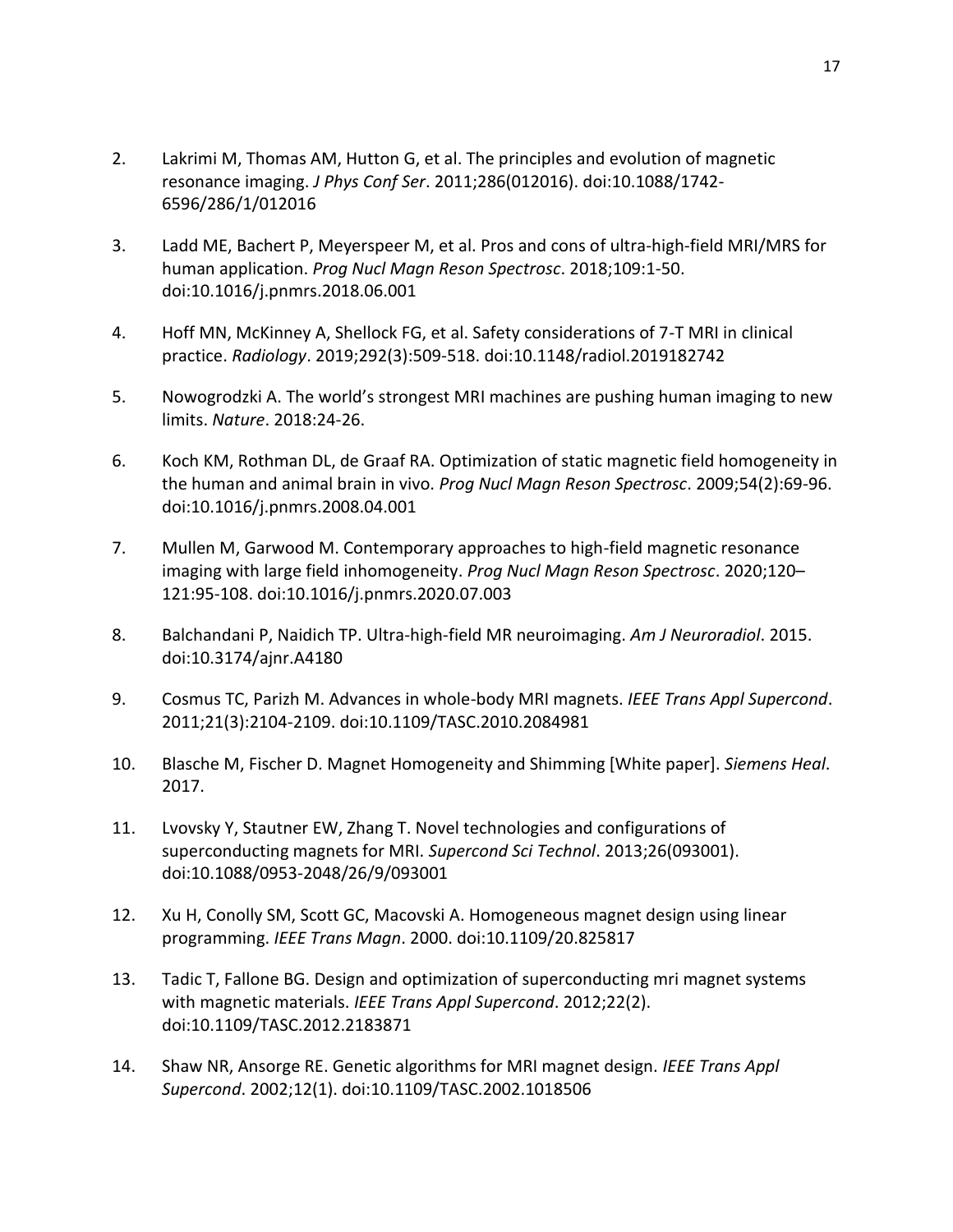- 15. Wang Q, Xu G, Dai Y, Zhao B, Yan L, Kim K. Design of Open High Magnetic Field MRI Superconducting Magnet With Continuous Current and Genetic Algorithm Method. *IEEE Trans Appl Supercond*. 2009;19(3):2289-2292. doi:10.1109/TASC.2009.2017894
- 16. Zimmerman Cooley C, Haskell MW, Cauley SF, et al. Design of Sparse Halbach Magnet Arrays for Portable MRI Using a Genetic Algorithm. *IEEE Trans Magn*. 2018;54(1):1-12. doi:10.1109/TMAG.2017.2751001
- 17. Shen B, Yin J, Menon D, et al. Development of an HTS magnet for ultra-compact MRI System: Optimization using genetic algorithm (GA) Method. *IEEE Trans Appl Supercond*. 2020;30(4). doi:10.1109/TASC.2020.2974417
- 18. Wald LL, McDaniel PC, Witzel T, Stockmann JP, Cooley CZ. Low-cost and portable MRI. *J Magn Reson Imaging*. 2020;52:686-696. doi:10.1002/jmri.26942
- 19. MAGNETOM Amira. SIEMENS Healthineers. https://www.siemens-healthineers.com/enus/magnetic-resonance-imaging/0-35-to-1-5t-mri-scanner/magnetom-amira.
- 20. Healthineers S. MAGNETOM Terra. https://www.siemens-healthineers.com/enus/magnetic-resonance-imaging/7t-mri-scanner/magnetom-terra.
- 21. Sarracanie M, Lapierre CD, Salameh N, Waddington DEJ, Witzel T, Rosen MS. Low-Cost High-Performance MRI. *Sci Rep*. 2015;5(15177).
- 22. Geethanath S, Vaughan JT. Accessible magnetic resonance imaging: A review. *J Magn Reson Imaging*. 2019. doi:10.1002/jmri.26638
- 23. Ogbole GI, Adeyomoye AO, Badu-Peprah A, Mensah Y, Nzeh DA. Survey of magnetic resonance imaging availability in West Africa. *Pan Afr Med J*. 2018;30(240). doi:10.11604/pamj.2018.30.240.14000
- 24. Marques JP, Simonis FFJ, Webb AG. Low-field MRI: An MR physics perspective. *J Magn Reson Imaging*. 2019;49(6):1528-1542. doi:10.1002/jmri.26637
- 25. World Health Organisation. *Global Atlas of Medical Devices*.; 2017.
- 26. Sarracanie M, Salameh N. Low-Field MRI: How Low Can We Go? A Fresh View on an Old Debate. *Front Phys*. 2020;8. doi:10.3389/fphy.2020.00172
- 27. He D, Yu H, Chen Y. Equity in the distribution of CT and MRI in China: A panel analysis. *Int J Equity Health*. 2013;12(39). doi:10.1186/1475-9276-12-39
- 28. World Bank Country and Lending Groups. *World Bank Data*.
- 29. Cooley CZ, McDaniel PC, Stockmann JP, et al. A portable scanner for magnetic resonance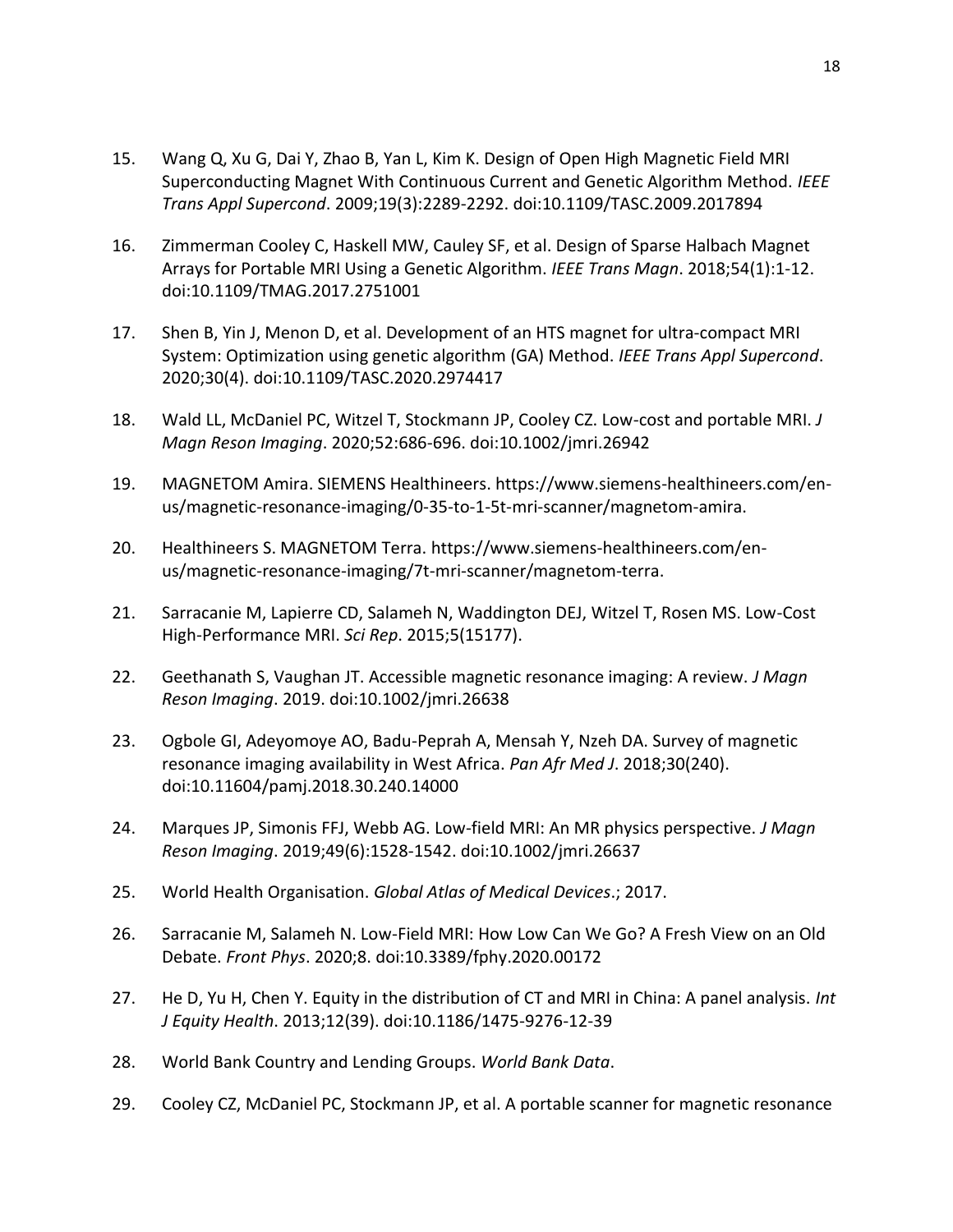imaging of the brain. *Nat Biomed Eng*. 2021;5(3). doi:10.1038/s41551-020-00641-5

- 30. Deoni SCL, Bruchhage MMK, Beauchemin J, et al. Accessible pediatric neuroimaging using a low field strength MRI scanner. *Neuroimage*. 2021;238:118273. doi:10.1016/j.neuroimage.2021.118273
- 31. O'Reilly T, Teeuwisse AG, Webb AG. Three-dimensional MRI in a homogenous 27 cm diameter bore Halbach array magnet. *J Magn Reson*. 2019;307:106578. doi:10.1016/j.jmr.2019.106578
- 32. Ren ZH, Mu WC, Huang SY. Design and Optimization of a Ring-Pair Permanent Magnet Array for Head Imaging in a Low-Field Portable MRI System. *IEEE Trans Magn*. 2019;55(1):1-8. doi:10.1109/TMAG.2018.2876679
- 33. Tyszka JM. Compact brain MRI. *Nat Biomed Eng*. 2021;5:201-202. doi:10.1038/s41551- 021-00702-3
- 34. Busse H, Kahn T, Moche M. Techniques for Interventional MRI Guidance in Closed-Bore Systems. *Top Magn Reson Imaging*. 2018;27(1):9-18. doi:10.1097/RMR.0000000000000150
- 35. Parizh M, Lvovsky Y, Sumption M. Conductors for commercial MRI magnets beyond NbTi: Requirements and challenges. *Supercond Sci Technol*. 2017;30(014007). doi:10.1088/0953-2048/30/1/014007
- 36. MAGNETOM Avanto A Tim System. *Siemens Heal*. 2003.
- 37. Healthineers S. MAGNETOM Espree 1.5T eco. https://www.siemenshealthineers.com/en-us/refurbished-systems-medical-imaging-and-therapy/ecolinerefurbished-systems/magnetic-resoncance-imaging-ecoline/magnetom-espree-eco.
- 38. Hunt CH, Wood CP, Lane JI, Bolster BD, Bernstein MA, Witte RJ. Wide, Short Bore Magnetic Resonance at 1.5 T. *Clin Neuroradiol*. 2011;21(3):141. doi:10.1007/s00062-011- 0075-4
- 39. Price D, Delakis I, Renaud C, Dickinson R, Kitney R. Siemens MAGNETOM Espree 1.5T short wide bore magnetic resonance imaging system, evaluation report. 2009.
- 40. Stattaus J, Maderwald S, Baba HA, et al. MR-guided liver biopsy within a short, wide-bore 1.5 Tesla MR system. *Eur Radiol*. 2008;18(12):2865-2873. doi:10.1007/s00330-008-1088- 5
- 41. Nakazawa H, Komori M, Shibamoto Y, Takikawa Y, Mori Y, Tsugawa T. Geometric accuracy in three-dimensional coordinates of Leksell stereotactic skull frame with wide-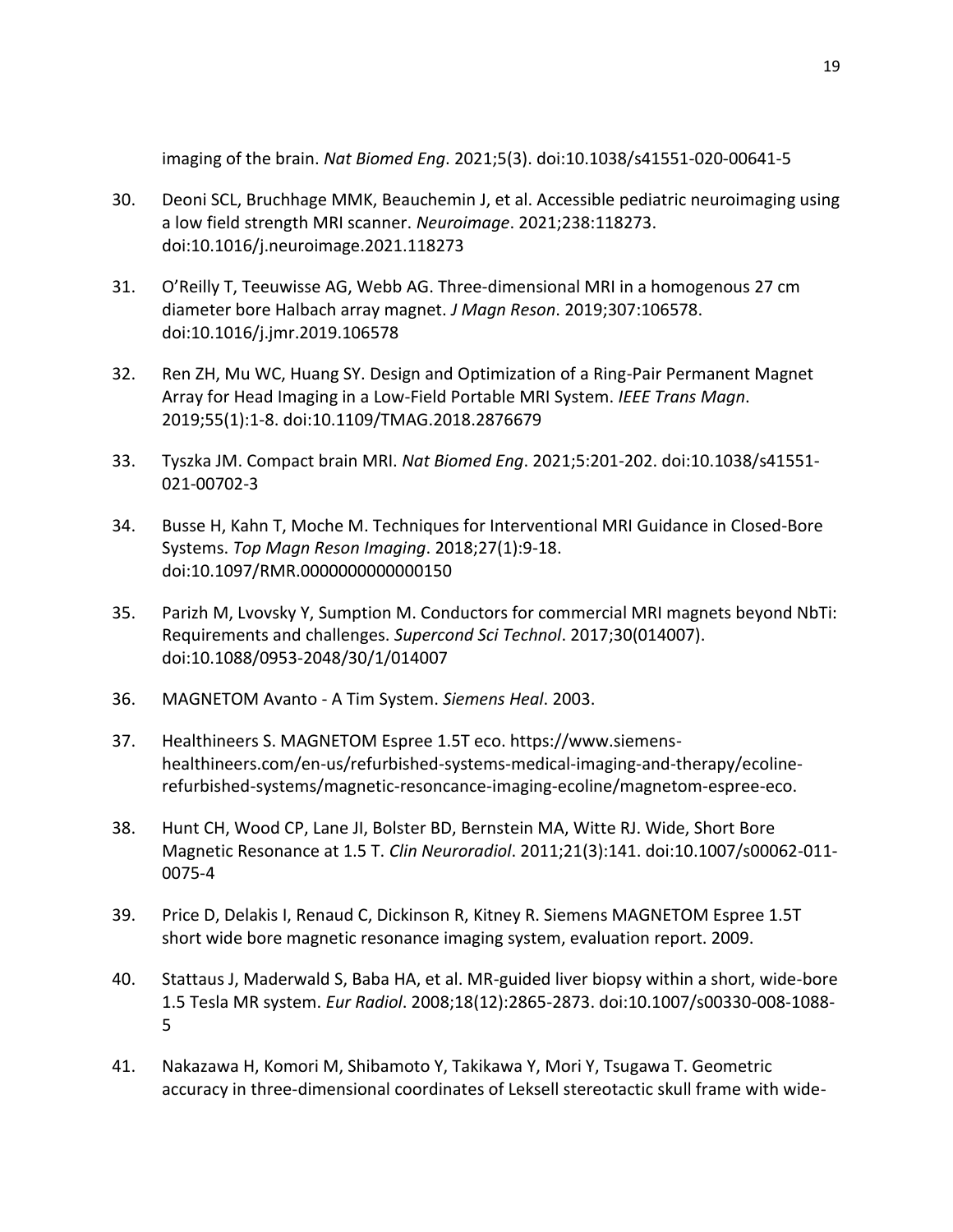bore 1.5-T MRI compared with conventional 1.5-T MRI. *J Med Imaging Radiat Oncol*. 2014;58:595–600. doi:10.1111/1754-9485.12225

- 42. Healthineers S. MAGNETOM Free.Max. https://www.siemens-healthineers.com/enus/magnetic-resonance-imaging/high-v-mri/magnetom-free-max.
- 43. Biber S. MAGNETOM Free.Max: Access to MRI How to make it big inside and small outside. *MAGNETOM Flash*. 2021;78.
- 44. Xu H, Conolly SM, Scott GC, Macovski A. Fundamental scaling relations for homogeneous magnets. *ISMRM 7th Sci Meet*. 1999;Philadelph:475.
- 45. MAGNETOM Free.Star. SIEMENS Healthineers. https://www.siemenshealthineers.com/magnetic-resonance-imaging/high-v-mri/magnetom-free-star.
- 46. Baig T, Al Amin A, Deissler RJ, et al. Conceptual designs of conduction cooled MgB2 magnets for 1.5 and 3.0 T full body MRI systems. *Supercond Sci Technol*. 2017;30(4). doi:10.1088/1361-6668/aa609b
- 47. Bagdinov A, Demikhov E, Kostrov E, et al. Performance Test of 1.5 T Cryogen-Free Orthopedic MRI Magnet. *IEEE Trans Appl Supercond*. 2018;28(3):1-4. doi:10.1109/TASC.2017.2784402
- 48. O'Reilly T, Webb A. Deconstructing and reconstructing MRI hardware. *J Magn Reson*. 2019;306:134-138. doi:10.1016/j.jmr.2019.07.014
- 49. MRI cold heads 101. *Block imaging*. 2020.
- 50. Healthcare P. BlueSeal magnet Transition your department towards more productive helium-free MR operations. 2018.
- 51. Calvert S. MAGNETOM Free.Max: from Concept to Product, a Brief History of the DryCool Magnet Development [White paper]. *MAGNETOM Free Spec issue*. 2021.
- 52. Majoros M, Sumption MD, Parizh M, et al. Magnetic, Mechanical and Thermal Modeling of Superconducting, Whole-Body, Actively Shielded, 3 T MRI Magnets Wound Using MgB2 Strands for Liquid Cryogen Free Operation. *IEEE Trans Appl Supercond*. 2022;32(4):1-4. doi:10.1109/TASC.2022.3147137
- 53. Superconductors A. MR Open Evo. https://www.mropenevo.com/mropen-evo/.
- 54. Slade RA, Parkinson BJ, Walsh RM. Test results for a 1.5 T MRI system utilizing a cryogenfree YBCO magnet. *IEEE Trans Appl Supercond*. 2014;24(3). doi:10.1109/TASC.2013.2283660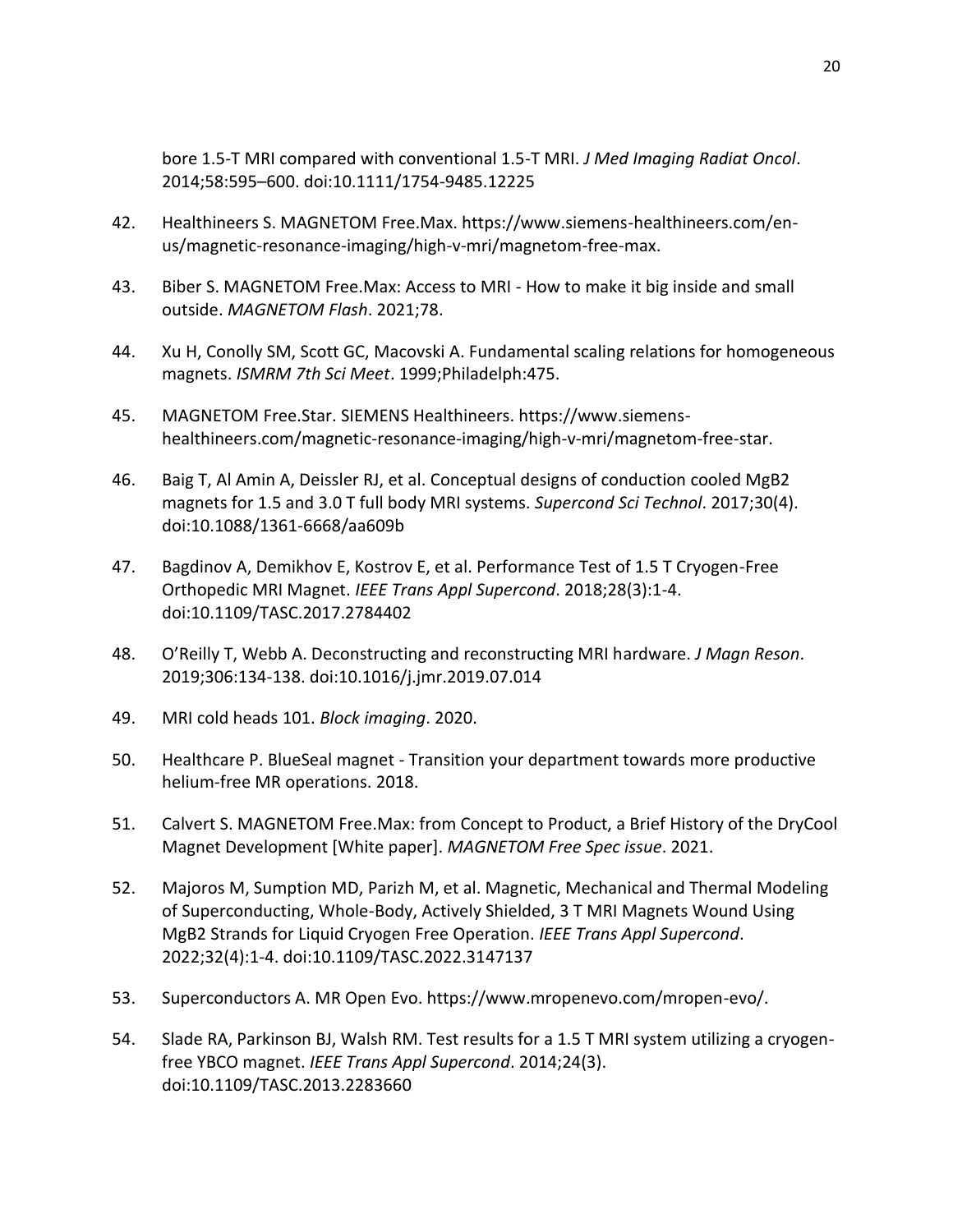- 55. Terao Y, Ozaki O, Ichihara C, et al. Newly designed 3 T MRI magnet wound with Bi-2223 tape conductors. *IEEE Trans Appl Supercond*. 2013;23(3). doi:10.1109/TASC.2013.2239342
- 56. Parkinson BJ, Bouloukakis K, Slade RA. A compact 3 T all HTS cryogen-free MRI system. *Supercond Sci Technol*. 2017;30(12). doi:10.1088/1361-6668/aa90b2
- 57. Patel D, Al Hossain MS, See KW, et al. MgB2 superconducting joints for persistent current operation. *Supercond Sci Technol*. 2015;28(6):65017. doi:10.1088/0953- 2048/28/6/065017
- 58. Mukoyama S, Nakai A, Sakamoto H, et al. Superconducting joint of REBCO wires for MRI magnet. *J Phys Conf Ser*. 2018;1054:12038. doi:10.1088/1742-6596/1054/1/012038
- 59. Kim S-H, Patel D, Maeda M, et al. Fundamental insight in the design of multifilament MgB2 joint for boosting the persistent-mode operation. *Supercond Sci Technol*. 2021;34(12):125003. doi:10.1088/1361-6668/ac2ff1
- 60. Ravaioli E. CLIQ-Based Quench Protection of a Chain of High-Field Superconducting Magnets. 2015.
- 61. Foo TKF, Laskaris E, Vermilyea M, et al. Lightweight, compact, and high-performance 3T MR system for imaging the brain and extremities. *Magn Reson Med*. 2018;80(5):2232- 2245. doi:10.1002/mrm.27175
- 62. Camerucci E, Campeau NG, Trzasko JD, et al. Improved Brain MR Imaging from a Compact, Lightweight 3T Scanner with High-Performance Gradients. *J Magn Reson Imaging*. 2022;55(1):166-175.
- 63. Kang D, Jo HJ, In MH, et al. The benefit of high-performance gradients on echo planar imaging for BOLD-based resting-state functional MRI. *Phys Med Biol*. 2020;65(23). doi:10.1088/1361-6560/abb2ec
- 64. Synaptive MRI. *Synaptive Med*.
- 65. Panther A, Thevathasen G, Connell IRO, et al. A dedicated head-only MRI scanner for point-of-care imaging. *Proc 27th Annu Meet ISMRM Montr Canada*. 2019.
- 66. Stainsby JA, Bindseil GA, Connell IRO, et al. Imaging at 0.5 T with high-performance system components. *Proc 27th Annu Meet ISMRM Montr Canada*. 2019.
- 67. Stainsby JA, Harris CT, Bindseil GA, Wiens CN, Beatty PJ, Curtis AT. High-Performance Diffusion Imaging on a 0.5T System. In: *International Society of Magnetic Resonance in Medicine (ISMRM)*. ; 2019.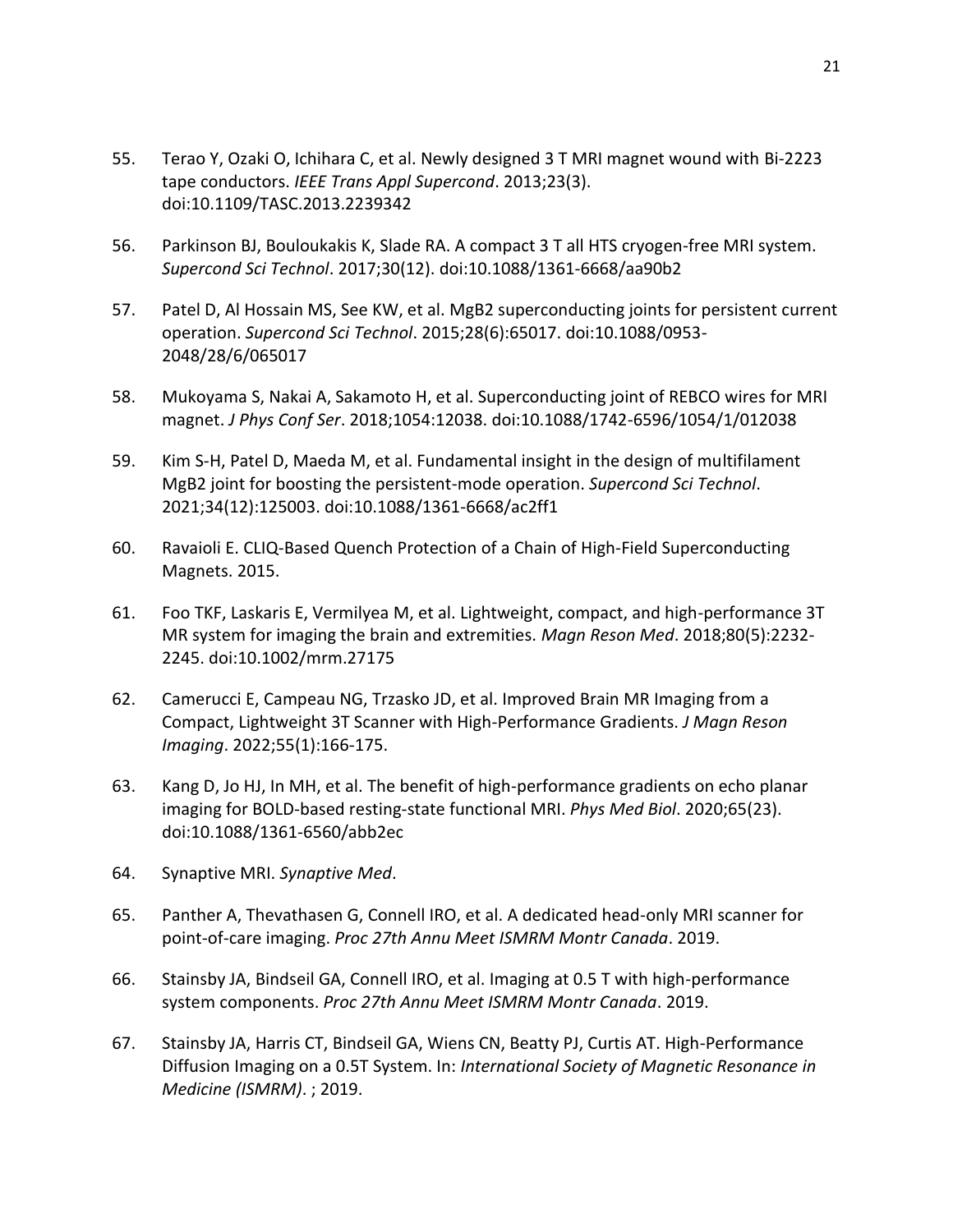- 68. Wiens CN, Harris CT, Curtis AT, Beatty PJ, Stainsby JA. Feasibility of Diffusion Tensor Imaging at 0.5T. In: *International Society of Magnetic Resonance in Medicine (ISMRM)*. ; 2020.
- 69. Stainsby JA, Harris CT, Curtis AT, Beatty PJ, Wiens CN. Diffusion Tractography at 0.5 T: Comparison to 1.5 T. In: *International Society of Magnetic Resonance in Medicine (ISMRM)*. ; 2020.
- 70. Aurora Dedicated Breast MRI. *Aurora Healthc*. 2018.
- 71. Dedicated Breast Cancer screening MRI Time Medical. *Time Med*. 2021.
- 72. Hillman BJ, Harms SE, Stevens G, et al. Diagnostic Performance of a Dedicated 1.5-T Breast MR Imaging System. *Radiology*. 2012;265(1):51-58. doi:10.1148/radiol.12110600
- 73. EMMA 1.5T MRI System FDA 510(k) summary report. 2019.
- 74. Hayne R. GE Healthcare Optima MR430s 1.5T Specialty Scanner Receives FDA Clearance. *GE Healthc*. 2011.
- 75. Tkach JA, Merhar SL, Kline-Fath BM, et al. MRI in the Neonatal ICU: Initial Experience Using a Small-Footprint 1.5-T System. *Am J Roentgenol*. 2014;202(1):95-105. doi:10.2214/AJR.13.10613
- 76. Maeda A, Sano K, Yokoyama T. Reconstruction by Weighted Correlation for MRI with Time-Varying Gradients. *IEEE Trans Med Imaging*. 1988;7(1):26-31. doi:10.1109/42.3926
- 77. Noll DC, Pauly JM, Meyer CH, Nishimura DG, Macovskj A. Deblurring for non-2D fourier transform magnetic resonance imaging. *Magn Reson Med*. 1992;25(2):319-333. doi:https://doi.org/10.1002/mrm.1910250210
- 78. Man LC, Pauly JM, Macovski A. Multifrequency interpolation for fast off-resonance correction. *Magn Reson Med*. 1997;37(5):785-792. doi:https://doi.org/10.1002/mrm.1910370523
- 79. Andersson JLR, Skare S, Ashburner J. How to correct susceptibility distortions in spinecho echo-planar images: Application to diffusion tensor imaging. *Neuroimage*. 2003. doi:10.1016/S1053-8119(03)00336-7
- 80. Chang H, Fitzpatrick JM. A technique for accurate magnetic resonance imaging in the presence of field inhomogeneities. *IEEE Trans Med Imaging*. 1992;11(3):319-329. doi:10.1109/42.158935
- 81. Jenkinson M, Beckmann CF, Behrens TEJ, Woolrich MW, Smith SM. FSL Review. *Neuroimage*. 2012;62:782-790.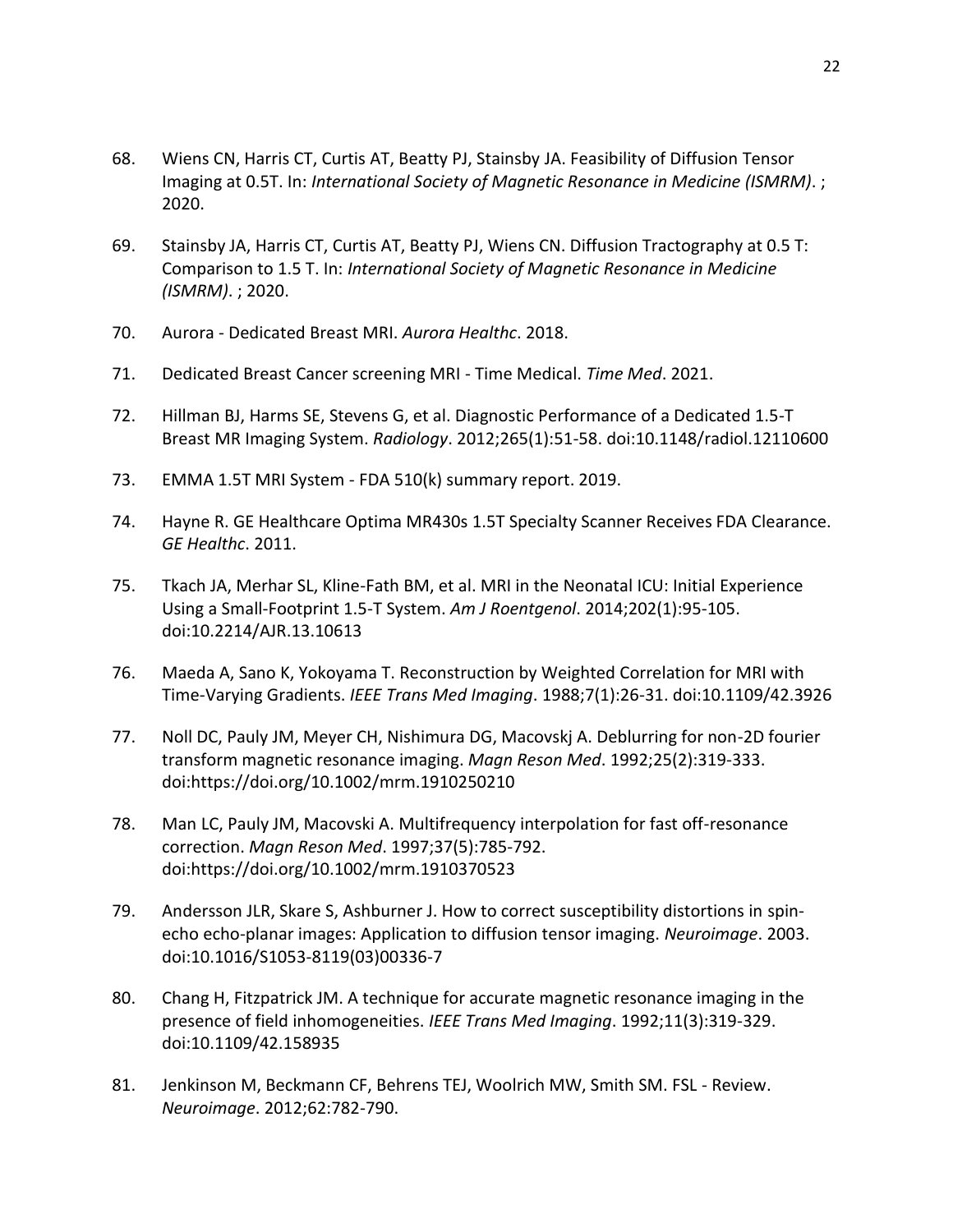- 82. Cox RW. AFNI: software for analysis and visualization of functional magnetic resonance neuroimages. *Comput Biomed Res*. 1996;29(3):162-173.
- 83. Manso Jimeno M, Vaughan JT, Geethanath S. Off-resonance CorrecTion OPen soUrce Software (OCTOPUS). *J Open Source Softw*. 2021;6(59):2578.
- 84. Strother SC. Evaluating fMRI preprocessing pipelines. *IEEE Eng Med Biol Mag*. 2006;25(2):27-41. doi:10.1109/MEMB.2006.1607667
- 85. Hasan KM, Walimuni IS, Abid H, Hahn KR. A review of diffusion tensor magnetic resonance imaging computational methods and software tools. *Comput Biol Med*. 2011;41(12):1062-1072. doi:https://doi.org/10.1016/j.compbiomed.2010.10.008
- 86. Van Essen DC, Smith SM, Barch DM, Behrens TEJ, Yacoub E, Ugurbil K. The WU-Minn Human Connectome Project: An overview. *Neuroimage*. 2013;80:62-79. doi:https://doi.org/10.1016/j.neuroimage.2013.05.041
- 87. Koch KM, Lorbiecki JE, Hinks RS, King KF. A multispectral three-dimensional acquisition technique for imaging near metal implants. *Magn Reson Med*. 2009;61(2):381-390. doi:https://doi.org/10.1002/mrm.21856
- 88. Schmidt MA, Panek R, Colgan R, et al. Slice Encoding for Metal Artefact Correction in magnetic resonance imaging examinations for radiotherapy planning. *Radiother Oncol*. 2016;120(2):356-362. doi:https://doi.org/10.1016/j.radonc.2016.05.004
- 89. Koch KM, Brau AC, Chen W, et al. Imaging near metal with a MAVRIC-SEMAC hybrid. *Magn Reson Med*. 2011;65(1):71-82. doi:https://doi.org/10.1002/mrm.22523
- 90. Macovski A, Conolly S. Novel approaches to low-cost MRI. *Magn Reson Med*. 1993;30(2):221-230. doi:https://doi.org/10.1002/mrm.1910300211
- 91. Kleiner R, Koelle D, Ludwig F, Clarke J. Superconducting quantum interference devices: State of the art and applications. *Proc IEEE*. 2004;92(10):1534-1548. doi:10.1109/JPROC.2004.833655
- 92. Mossle M, Han S-I, Myers WR, et al. SQUID-detected microtesla MRI in the presence of metal. *J Magn Reson*. 2006;179(1):146-151. doi:https://doi.org/10.1016/j.jmr.2005.11.005
- 93. Hennig J, Welz AM, Schultz G, et al. Parallel imaging in non-bijective, curvilinear magnetic field gradients: a concept study. *MAGMA*. 2008;21(1-2):5-14.
- 94. Wachowicz K. Evaluation of active and passive shimming in magnetic resonance imaging. *Res Reports Nucl Med*. 2014;4:1-12. doi:10.2147/rrnm.s46526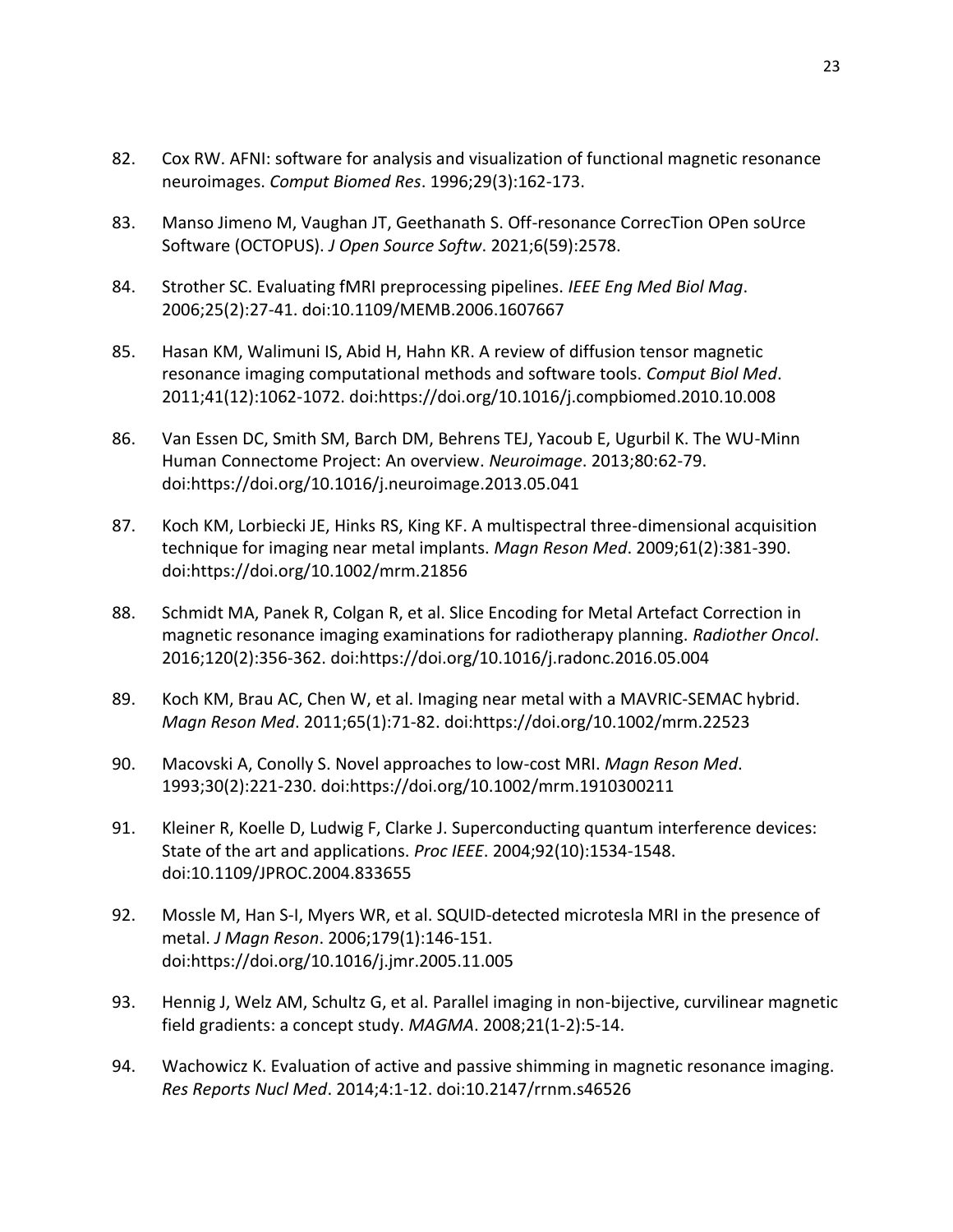- 95. Juchem C, Cudalbu C, de Graaf RA, et al. B0 shimming for in vivo magnetic resonance spectroscopy: Experts' consensus recommendations. *NMR Biomed*. 2021;34(5). doi:10.1002/nbm.4350
- 96. Mullen M, Garwood M. Dual polarity encoded MRI using high bandwidth radiofrequency pulses for robust imaging with large field inhomogeneity. *Magn Reson Med*. 2021;86(3):1271-1283. doi:https://doi.org/10.1002/mrm.28771
- 97. Quist B, Shi X, Weber H, Hargreaves BA. Improved field-mapping and artifact correction in multispectral imaging. *Magn Reson Med*. 2017;78(5):2022-2034.
- 98. Kwon K, Kim D, Kim B, Park H. Unsupervised learning of a deep neural network for metal artifact correction using dual-polarity readout gradients. *Magn Reson Med*. 2020;83(1):124-138. doi:https://doi.org/10.1002/mrm.27917
- 99. Arunachalam A. Construction of diagnostic images from MRI data acquired in an inhomogeneous polarizing magnetic field (US10295642B2). *Pat Trademark Off*. 2019.
- 100. Gowda PB V, Swamy AKK, Jambawalikar S, Geethanath S, Vaughan JT. REconstruction of MR images acquired in highly inhOmogeneous fields usign DEep Learning (REMODEL). 2018.
- 101. De Bucourt M, Streitparth F, Wonneberger U, Rump J, Teichgräber U. Obese patients in an open MRI at 1.0 Tesla: Image quality, diagnostic impact and feasibility. *Eur Radiol*. 2011;21(5):1004-1015. doi:10.1007/s00330-010-2005-2
- 102. Spouse E, Gedroyc WM. MRI of the claustrophobic patient: Interventionally configured magnets. *Br J Radiol*. 2000;73:146-151. doi:10.1259/bjr.73.866.10884726
- 103. Wang Y, Wang Q, Wang L, Qu H, Liu Y, Liu F. Electromagnetic design of a 1.5T open MRI superconducting magnet. *Phys C Supercond its Appl*. 2020;570:1353602. doi:https://doi.org/10.1016/j.physc.2020.1353602
- 104. Manjón J V, Coupe P. MRI denoising using deep learning. In: *Lecture Notes in Computer Science (Including Subseries Lecture Notes in Artificial Intelligence and Lecture Notes in Bioinformatics)*. Vol 11075 LNCS. ; 2018. doi:10.1007/978-3-030-00500-9\_2
- 105. Ran M, Hu J, Chen Y, et al. Denoising of 3D magnetic resonance images using a residual encoder–decoder Wasserstein generative adversarial network. *Med Image Anal*. 2019;55. doi:10.1016/j.media.2019.05.001
- 106. Juneja M, Saini SK, Kaul S, Acharjee R, Thakur N, Jindal P. Denoising of magnetic resonance imaging using Bayes shrinkage based fused wavelet transform and autoencoder based deep learning approach. *Biomed Signal Process Control*. 2021;69.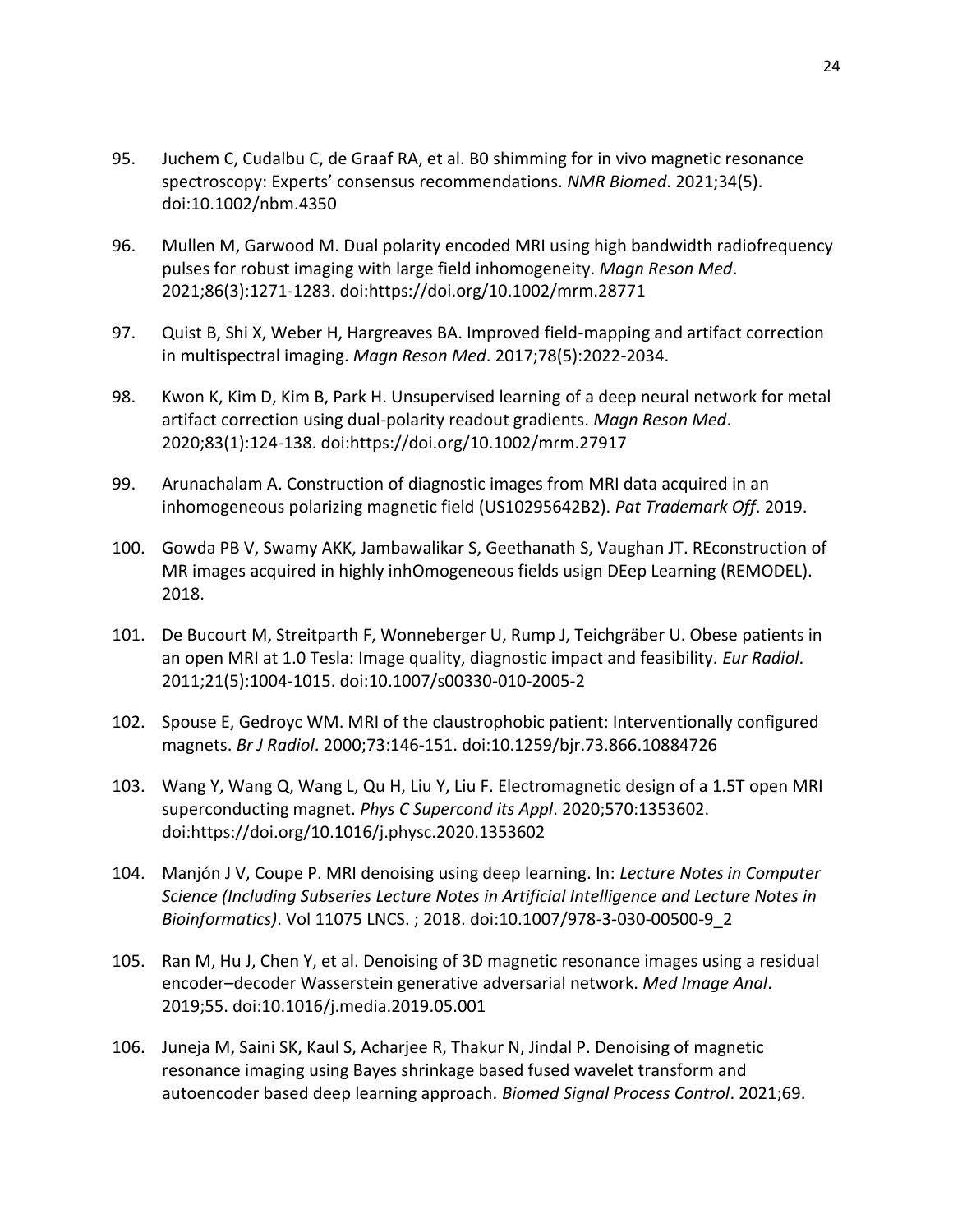doi:10.1016/j.bspc.2021.102844

- 107. Geethanath S, Poojar P, Ravi KS, Ogbole G. MRI denoising using native noise. In: *International Society of Magnetic Resonance in Medicine (ISMRM)*. ; 2021.
- 108. Manso Jimeno M, Ravi KS, Jin Z, Oyekunle D, Ogbole G, Geethanath S. ArtifactID: Identifying artifacts in low-field MRI of the brain using deep learning. *Magn Reson Imaging*. 2022;89. doi:10.1016/j.mri.2022.02.002
- 109. Lorch B, Vaillant G, Baumgartner C, Bai W, Rueckert D, Maier A. Automated Detection of Motion Artefacts in MR Imaging Using Decision Forests. *J Med Eng*. 2017;2017. doi:10.1155/2017/4501647
- 110. Graham MS, Drobnjak I, Zhang H. A supervised learning approach for diffusion MRI quality control with minimal training data. *Neuroimage*. 2018;178. doi:10.1016/j.neuroimage.2018.05.077
- 111. Gurbani SS, Schreibmann E, Maudsley AA, et al. A convolutional neural network to filter artifacts in spectroscopic MRI. *Magn Reson Med*. 2018;80(5). doi:10.1002/mrm.27166
- 112. Kyathanahally SP, Döring A, Kreis R. Deep learning approaches for detection and removal of ghosting artifacts in MR spectroscopy. *Magn Reson Med*. 2018;80(3). doi:10.1002/mrm.27096
- 113. Muckley MJ, Ades-Aron B, Papaioannou A, et al. Training a neural network for Gibbs and noise removal in diffusion MRI. *Magn Reson Med*. 2021;85(1). doi:10.1002/mrm.28395
- 114. Lim Y, Bliesener Y, Narayanan S, Nayak KS. Deblurring for spiral real-time MRI using convolutional neural networks. *Magn Reson Med*. 2020;84:3438-3452. doi:10.1002/mrm.28393
- 115. Tamada D, Kromrey ML, Ichikawa S, Onishi H, Motosugi U. Motion artifact reduction using a convolutional neural network for dynamic contrast enhanced mr imaging of the liver. *Magn Reson Med Sci*. 2020;19(1). doi:10.2463/mrms.mp.2018-0156
- 116. Alexander DC, Zikic D, Ghosh A, et al. Image quality transfer and applications in diffusion MRI. *Neuroimage*. 2017;152. doi:10.1016/j.neuroimage.2017.02.089
- 117. Musunuri YR, Kwon OS. Deep residual dense network for single image super-resolution. *Electron*. 2021;10(5). doi:10.3390/electronics10050555
- 118. Johnson J, Alahi A, Fei-Fei L. Perceptual losses for real-time style transfer and superresolution. In: *Lecture Notes in Computer Science (Including Subseries Lecture Notes in Artificial Intelligence and Lecture Notes in Bioinformatics)*. Vol 9906 LNCS. ; 2016.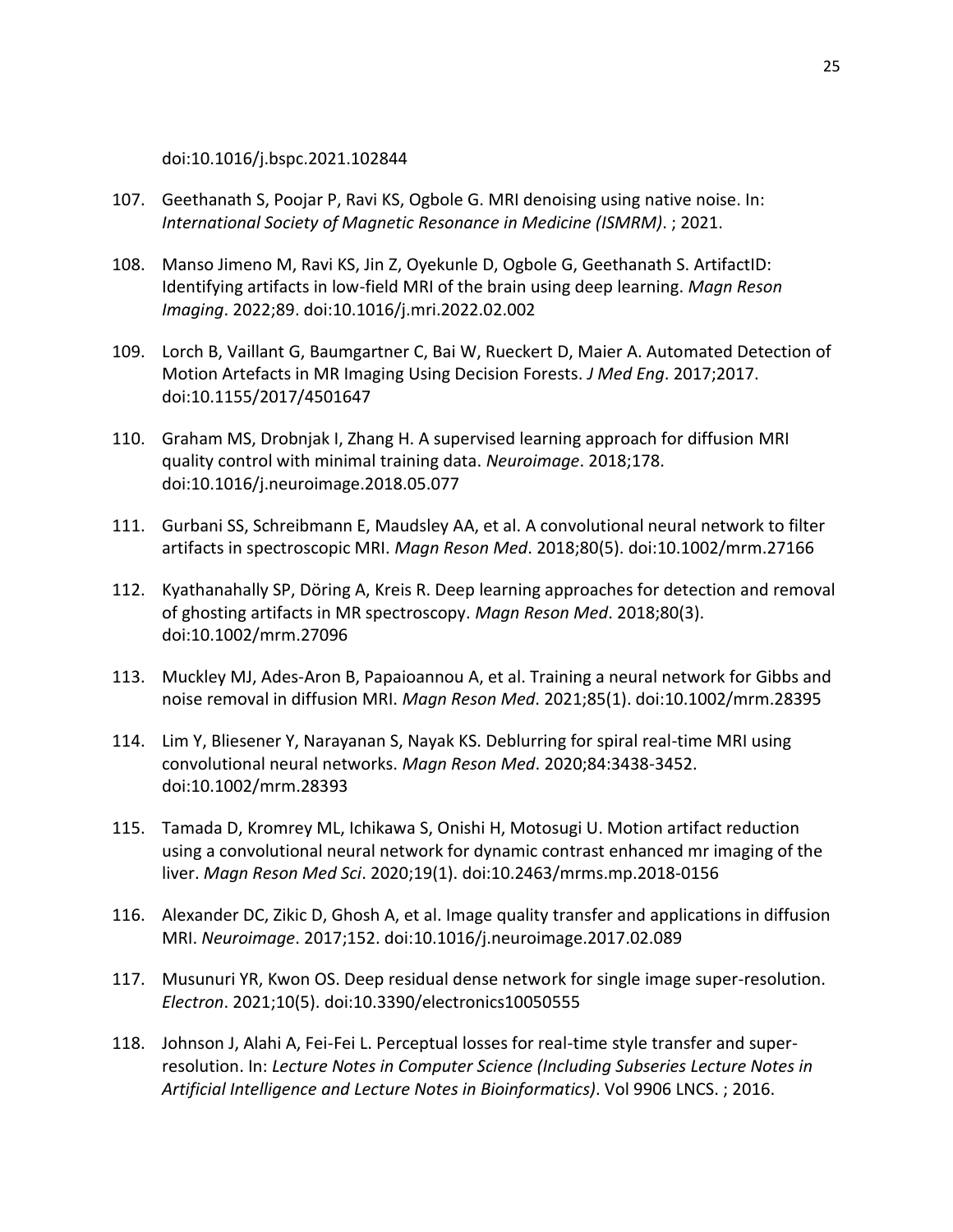doi:10.1007/978-3-319-46475-6\_43

- 119. Ravi KS, Geethanath S. Autonomous magnetic resonance imaging. *Magn Reson Imaging*. 2020;73. doi:10.1016/j.mri.2020.08.010
- 120. Zhu B, Liu J, Koonjoo N, Rosen BR, Rosen MS. AUTOmated pulse SEQuence generation (AUTOSEQ) using Bayesian reinforcement learning in an MRI physics simulation environment. *Proc Int Soc Magn Reson Med*. 2018.
- 121. Loktyushin A, Herz K, Dang N, et al. MRzero Automated discovery of MRI sequences using supervised learning. *Magn Reson Med*. 2021;86(2). doi:10.1002/mrm.28727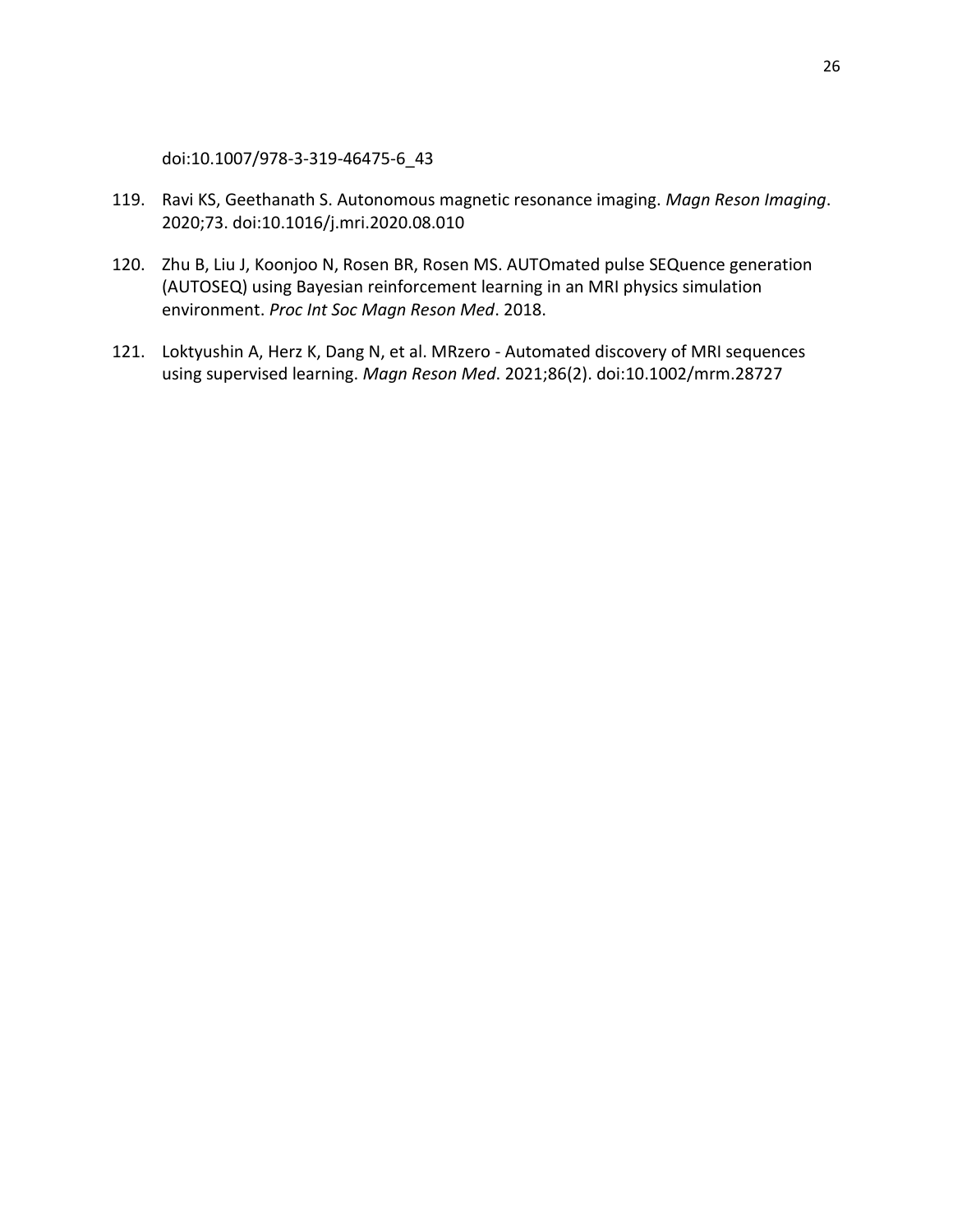Table 1. Characteristics of three different magnet configurations using Low versus High Temperature Superconductors (LTS and HTS) and conventional Liquid Helium bath versus conduction cooling assuming a field strength of 1.5T.

| <b>Characteristic</b>                 | (A)<br><b>Liquid Helium-bathed</b><br><b>NbTi magnets</b> | (B)<br><b>Conduction-cooled NbTi</b><br>magnet | (C)<br><b>Conduction-cooled HTS</b><br>magnet                           |  |
|---------------------------------------|-----------------------------------------------------------|------------------------------------------------|-------------------------------------------------------------------------|--|
| Refrigeration                         |                                                           |                                                |                                                                         |  |
| Liquid Helium capacity (L)            | $^{\sim}$ 1500                                            | ~1                                             | $^{\thicksim}1$                                                         |  |
| Liquid Helium refills                 | In the event of quench                                    | <b>NA</b>                                      | <b>NA</b>                                                               |  |
| Operating temperature<br>$T_{op}$ (K) | 4.2                                                       | Higher than (A)                                | $4 - 20$                                                                |  |
| <b>Stability</b>                      |                                                           |                                                |                                                                         |  |
| Temperature margin (K)                | 1                                                         | $\mathbf{1}$                                   | Depends on T <sub>op</sub> but<br>higher than NbTi                      |  |
| MQE (mJ)                              | $1 - 10$                                                  | $1 - 10$                                       | Up to several Joules                                                    |  |
| <b>Quench protection</b>              |                                                           |                                                |                                                                         |  |
| Protection system type                | Passive                                                   | Passive                                        | Active (research stage)                                                 |  |
| Quench pipe                           | Required                                                  | NA (sealed magnet)                             | NA (sealed magnet)                                                      |  |
| <b>Persistence</b>                    |                                                           |                                                |                                                                         |  |
| Joint resistance $(\Omega)$           | $10^{-12}$                                                | $10^{-12}$                                     | Must allow persistent<br>operation (research<br>stage)                  |  |
| $I_{op}/I_{c}$                        | $~70\%$                                                   | Lower than (A) due to<br>reduced lop           | Depends on the material<br>N-value and Ic but usually<br>lower than (A) |  |
| Commercialization                     |                                                           |                                                |                                                                         |  |
| Conductor cost                        | \$                                                        | \$                                             | \$\$\$ (expected to<br>decrease if mass<br>produced)                    |  |
| kAmp-km                               | 15-20                                                     | Larger than (A) due to<br>reduced lop          | Larger than (A) due to<br>reduced J <sub>c</sub>                        |  |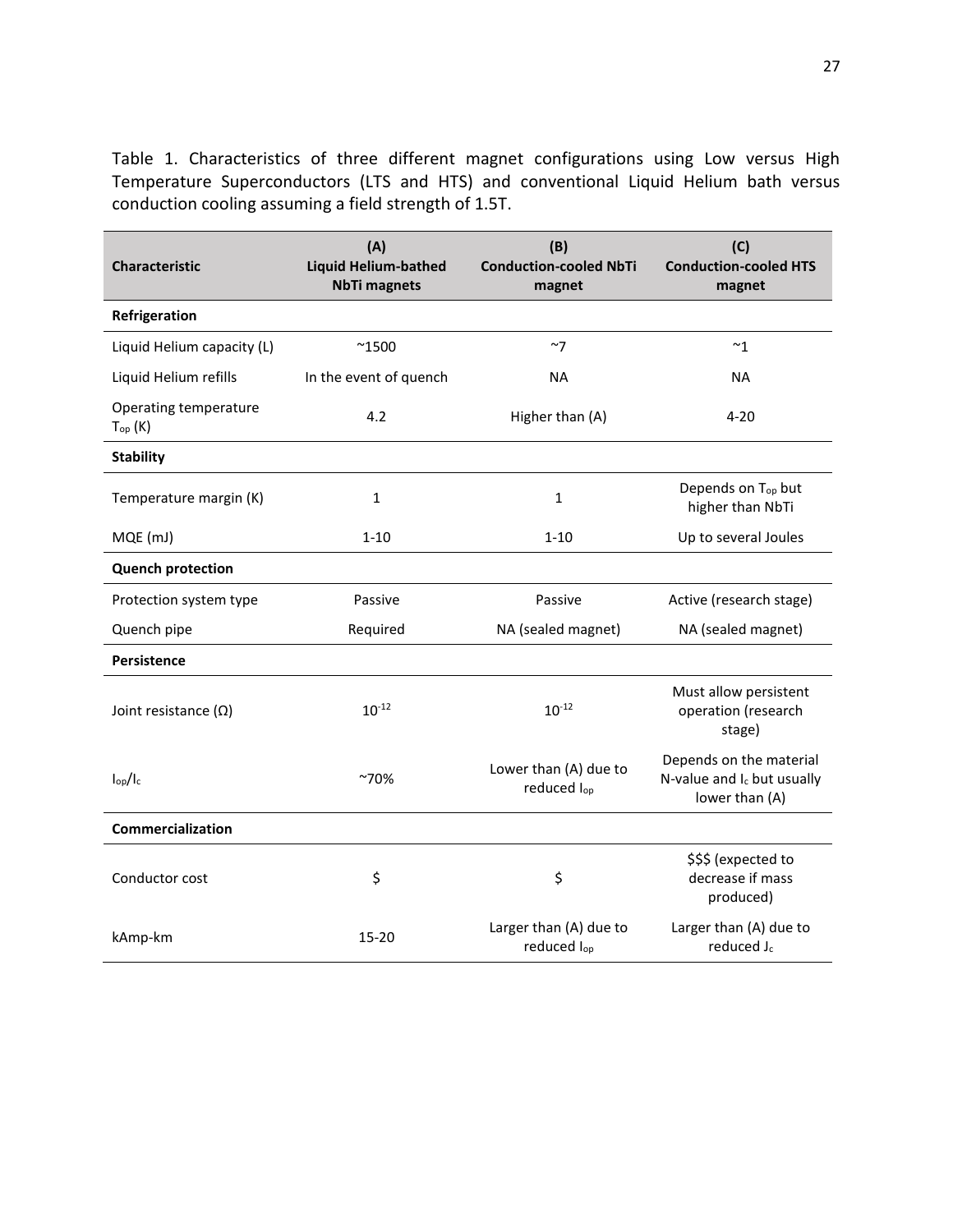## **Figures**



Figure 1. Evolution of whole-body superconducting cylindrical MR magnets coil volume  $(m^3)$ across the last three decades (years). The magnets are classified by field strength from 0.5-3T and the diameter of each scatter point indicates the magnet's weight (tons). The coil volume is calculated given the patient and warm bore diameter and magnet width and length.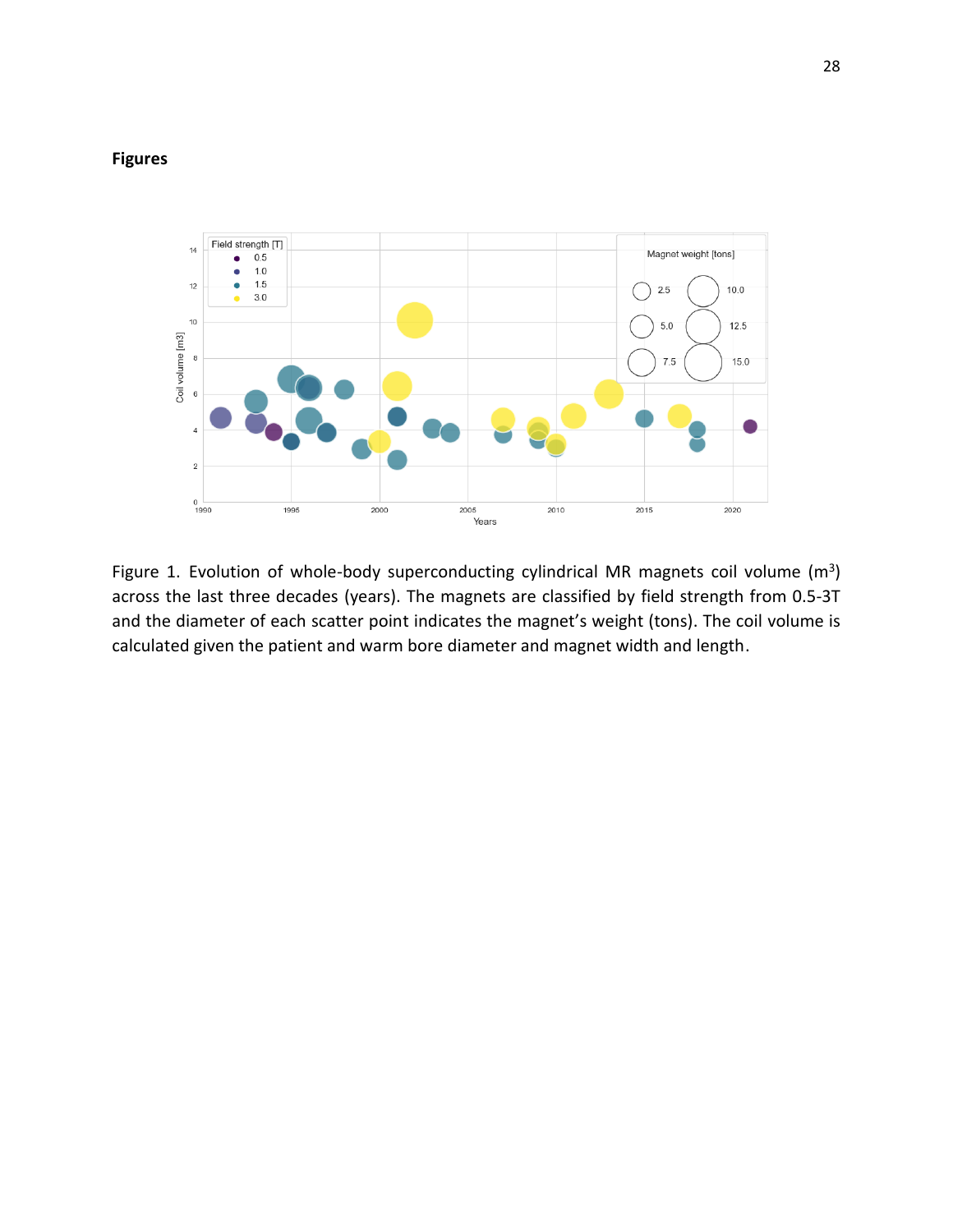

Figure 2. Proportion of MR units classified by field strength in various countries worldwide. The different tones of blue in each wheel chart indicate the proportion of each field strength reported for each country. We considered three categories: below 1.5T, 1.5T, and above 1.5T. Country grayscale coding is based on the World Health Organization's country classification by income 2021-2022. The number in parentheses next to the name of each country is the MR density, i.e., the number of MR units per million inhabitants.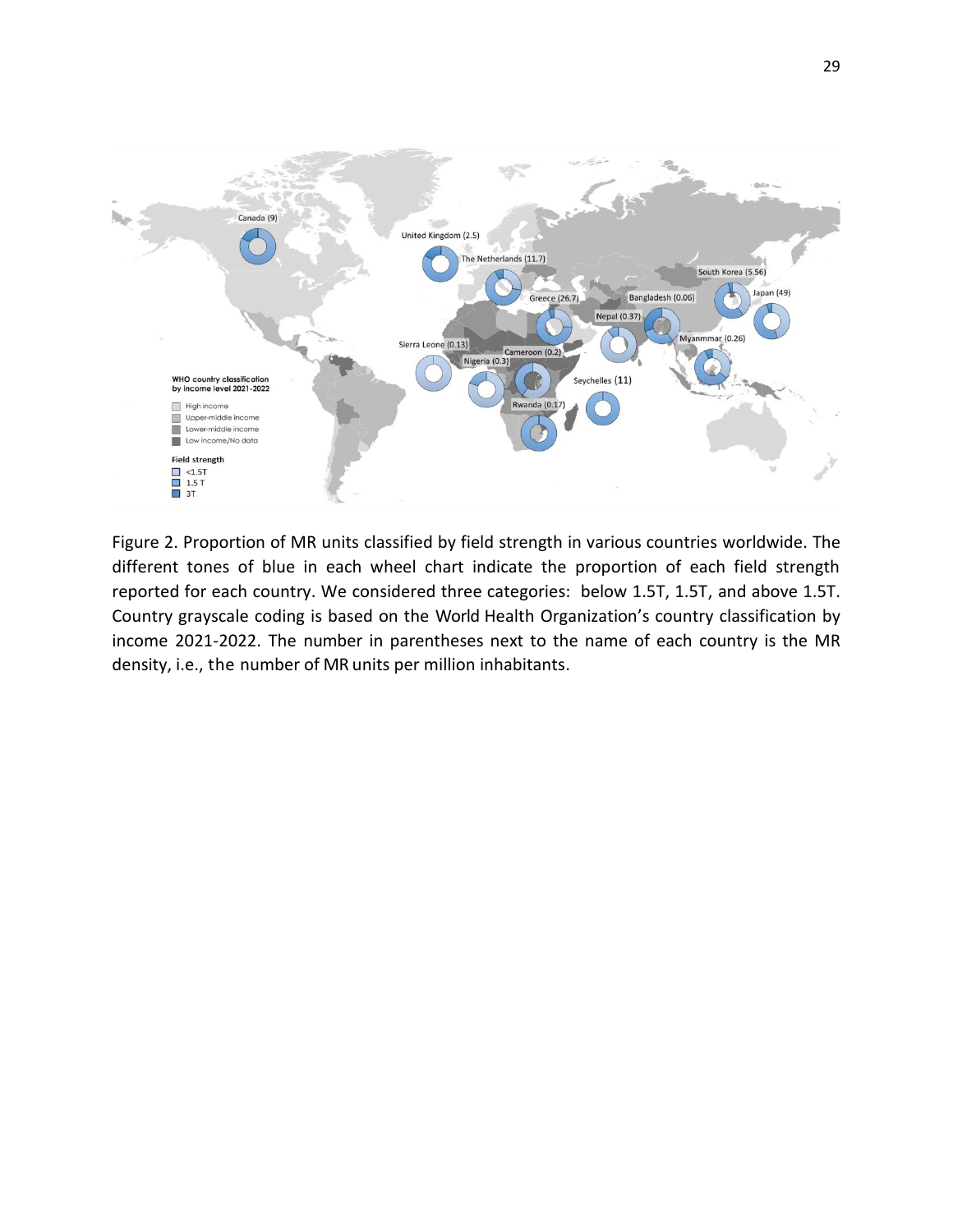

Field homogeneity at 40 cm DSV depending on magnet's length and weight

Figure 3. Magnetic field homogeneity (Vrms) at 40 cm Diameter of Spherical Volume (DSV) versus magnet length (left) and weight (right) for different commercially available magnets. The data represents specifications of the magnets used by the most common MRI vendors, classified according to patient bore diameter (60 and 70 cm) and field strength (1.5T and 3T).